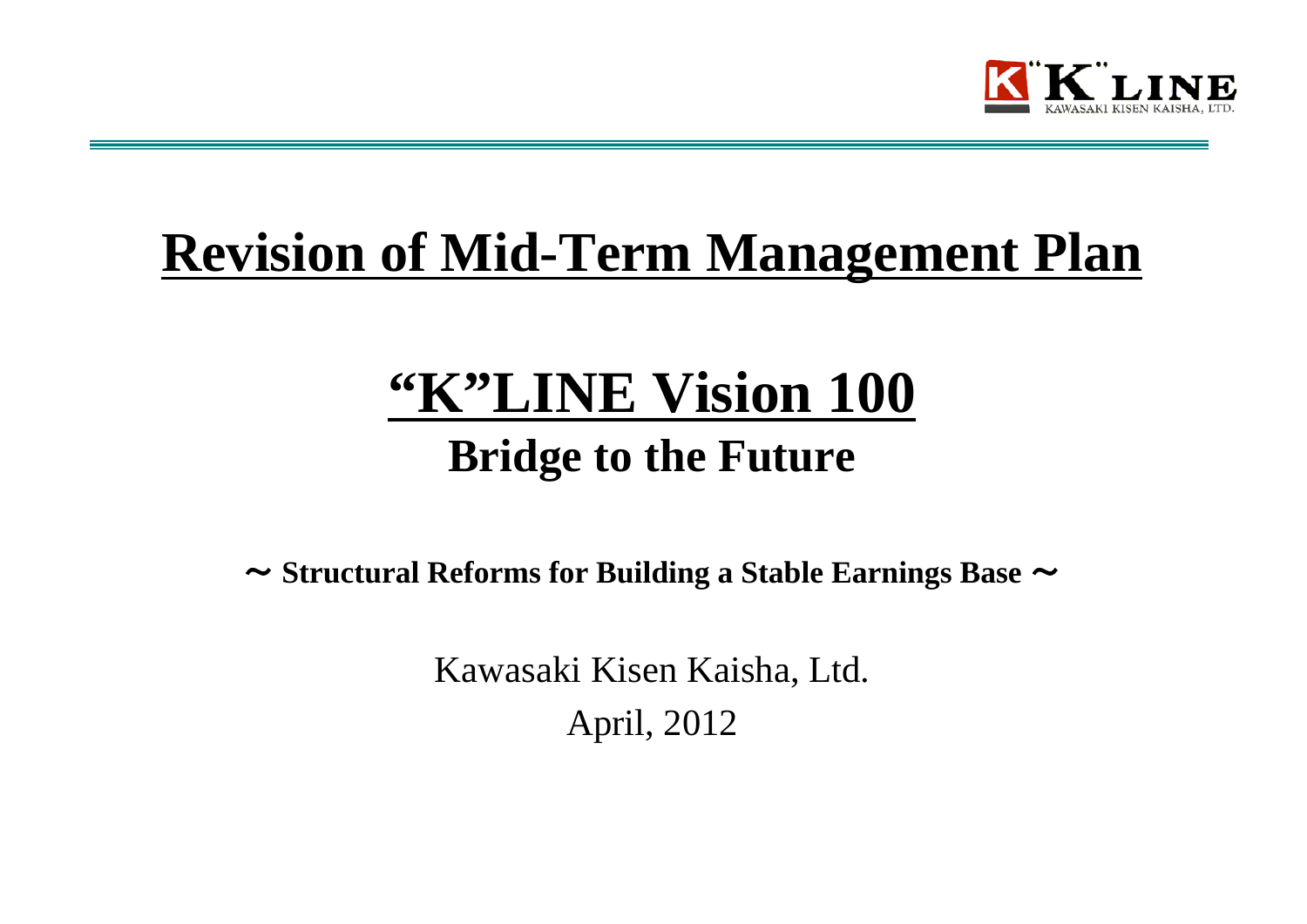## **Contents**



- **Review of Developments of Financial Result**
- **Revisions of "K"LINE 100**
- **Analysis of Current Position & Our Goal**
- **Targets under the New Mid-Term Management Plan**
- **Action Plans to Achieve Targets**
- **Achieving "black" in Ordinary Income in FY2012**
- **Full Enforcement of Cost Saving Targets**
- **Restructuring Container Ship Business**
- **Container Ship Business: Business Environment Outlook**
- **Container Ship Business: Action Plans for Restructuring**
- **Container Ship Business: Effect of Restructuring**
- **Dry Bulk Carrier Business: Business Environment Outlook**
- **Dry Bulk Carrier Business: Roles & Action Plan**
- **Car Carrier Business**
- **Energy Transportation Business**
- **New Business / Logistics Business**
- **Summary: Road Map for Restructuring**
- **Investment Plan**
- **Income Projections**
- **Financial Indices**
- **Ultimate Objective of "K"LINE Vision 100**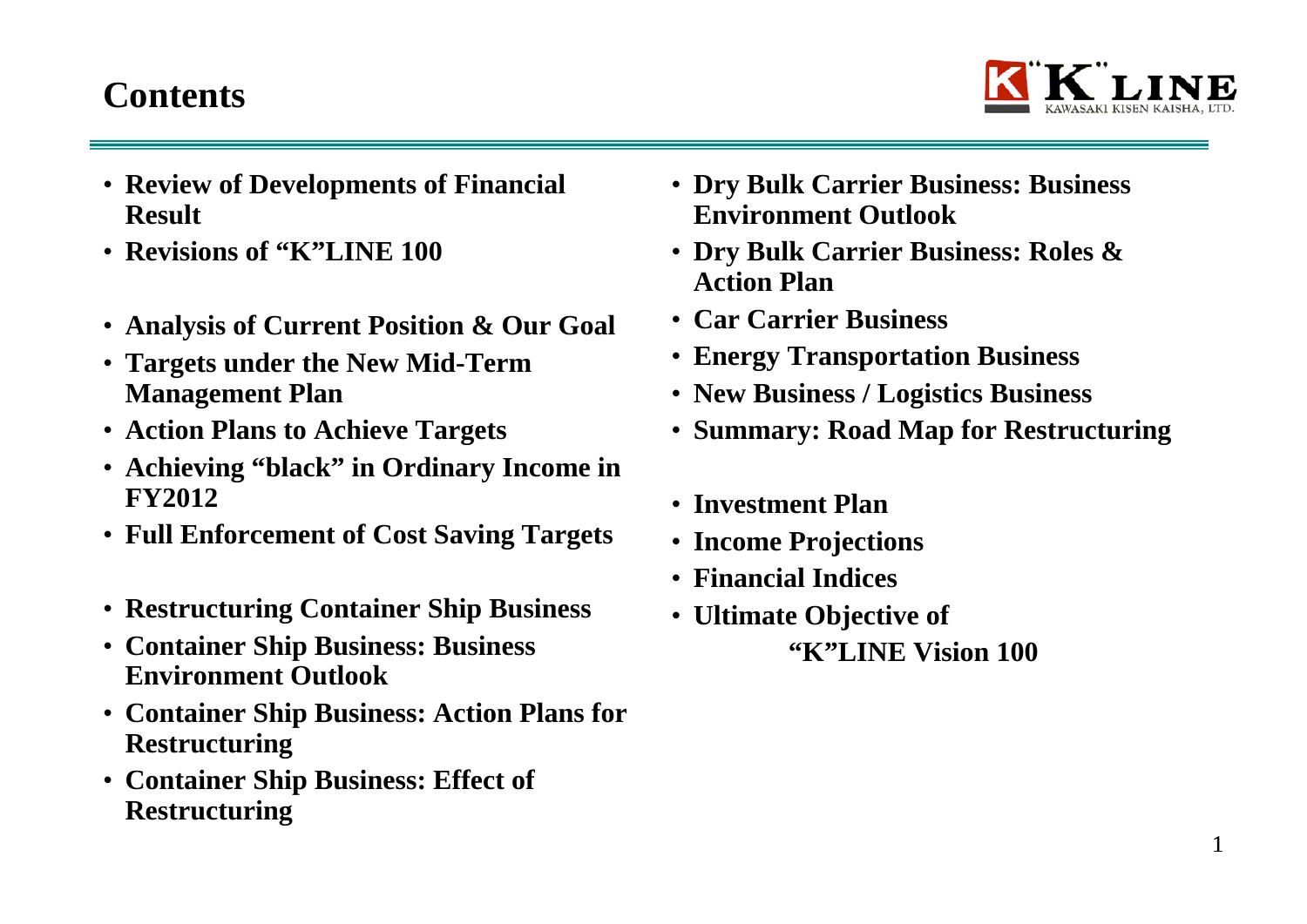

Ordinary Income/Loss since first "K"LINE Vision 100 in April 2008

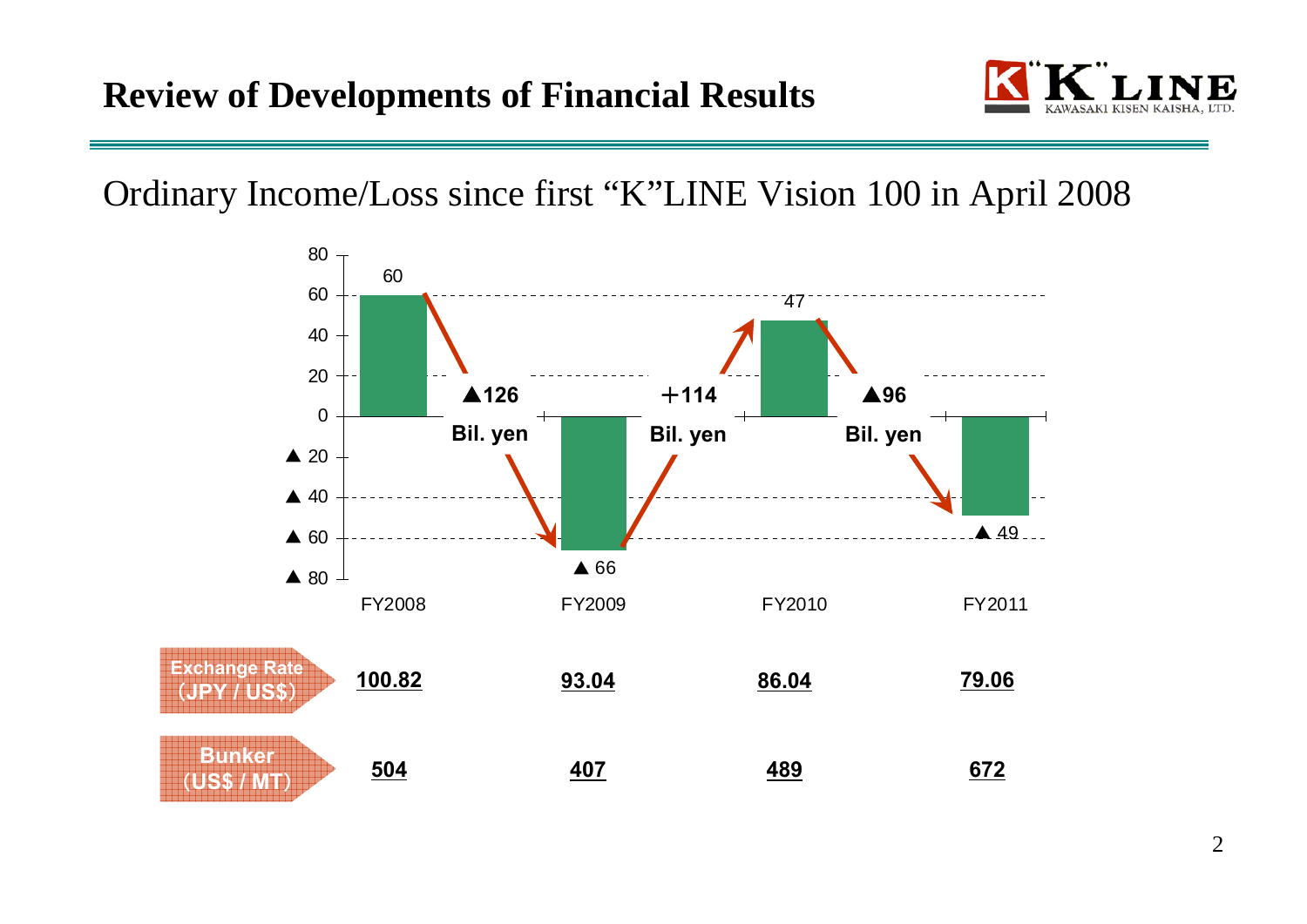## **Revisions of "K"LINE Vision 100**



•April, 2008: "K"LINE Vision 100

Mid-Term Management Plan incorporating ideal image of the "K"LINE group to be achieved in the mid-2010s and as far beyond as 2019, the 100th Anniversary of "K"LINE; in correspondent to the steady growth of global economy that entails increased demand for the sea-bourn trade.

- • January, 2010: "K"LINE Vision 100 KV2010 Contingent revision of the first "K"LINE Vision 100 in reaction to the global recession started in September 2008 which changed our business environment drastically.
- • April, 2011: "K" LINE Vision 100 – New Challenges A new management plan to respond to structural changes in the market including energy demand and the rise of emerging market countries, as well as to achieve an increase in stable earnings and sustainable growth in light of recovery of FY2010.
- • **April, 2011: "K"LINE Vision 100 Bridge to the Future Counter-measure against volatile market and unclear prospect for the development of business environment. We conduct structural reforms so as to have more sources of stable profit and make us endurable against market fluctuations.**

Cargo movement plunged drastically since October 2008 due to global recession triggered by the collapse of Lehman Brothers. Credit uncertainty spread and the business environment rapidly deteriorated.

Following the decrease of cargo movement due to the global recession, number of vessels were laid-up or scrapped.

But the growing demand from emerging market countries raised market,

and we could finish the year in black.

The market plunged again due to tonnage oversupply and stagnant recession in Europe and US. In addition, sky-high fuel oil prices and strong yen worsened our financial result.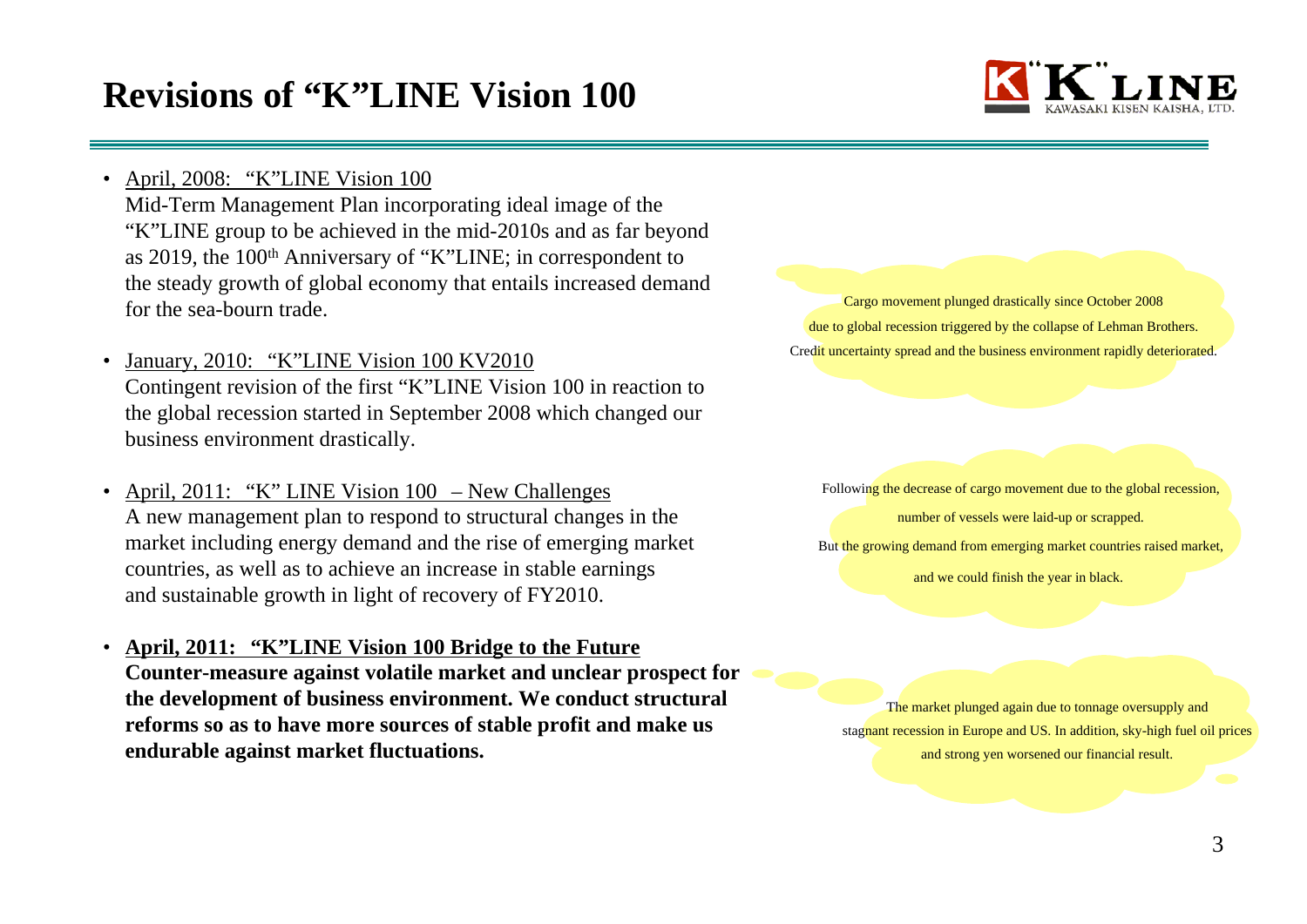

Analysis of Our Position:

- Our profit is largely susceptible and sensitive toward market fluctuations, especially in Container Ship Business
	- Financial results deteriorated due to market fluctuations by ▲¥58 billion (FY2010 to FY2011)
- Heavy capital burden of investment due to aggressive expansion of our fleet has become substantial to our financial positions
	- Interest-bearing debt increased by ¥153 billion (¥440 billion in FY2008 to ¥593 billion in FY2011)
- Financial standings deteriorated in the aftermath of bad results in FY2009 & FY2011
	- Decrease in Shareholders' Equity by ▲¥92 billion (¥335 billion in FY2008 vs ¥243 billion in FY2011)

Current Three Missions:

- Generate ordinary income in FY2012
- Build a stable earnings structure
- Reinforce financial standing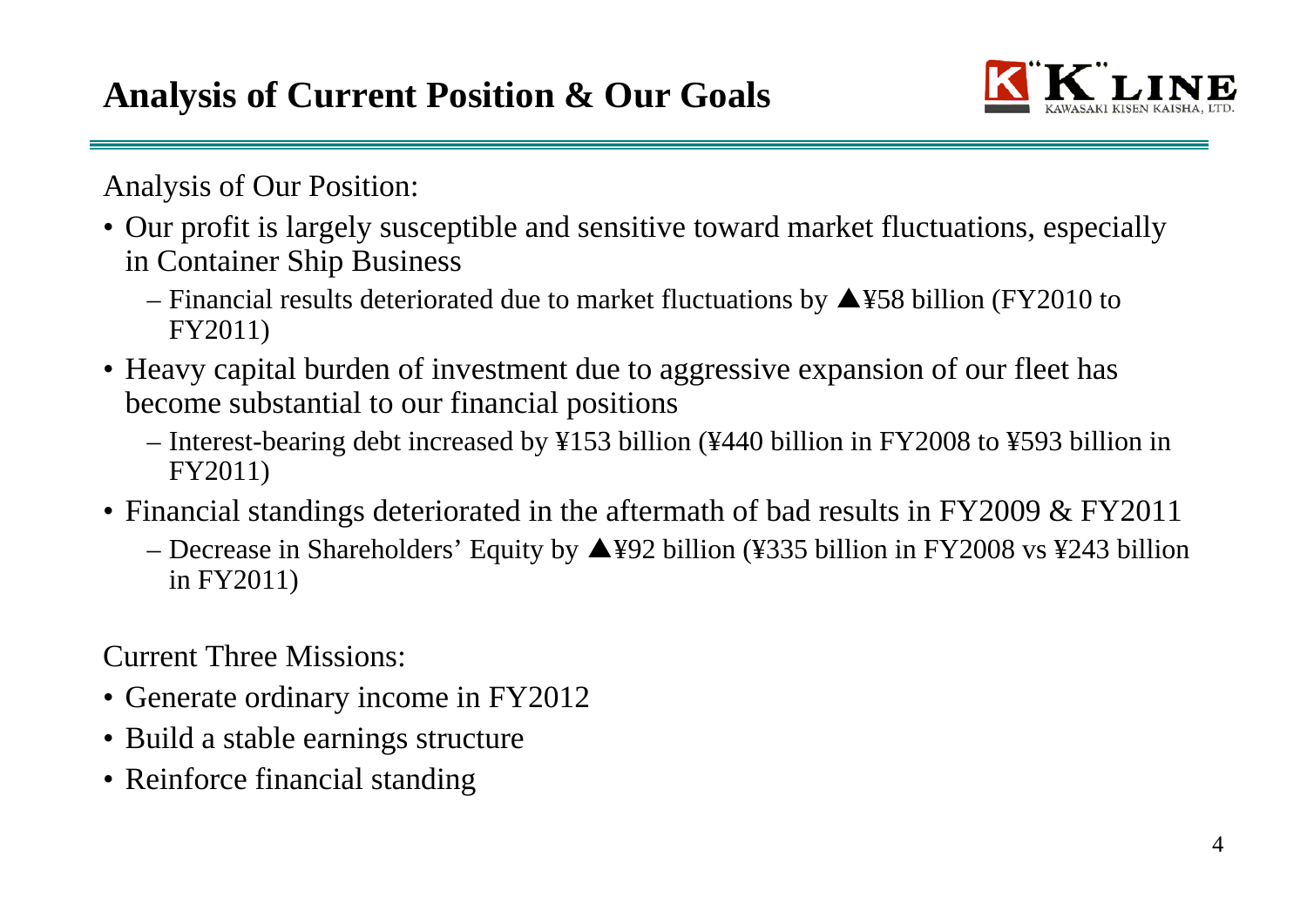

- Building a corporate structure that can retain black even in the time of market downturn.
	- – Container Ship Business: Improving profitability through the continuous business restructuring
	- <del>– 2000 2000 2000 2000 2000</del> Dry Bulk Carrier Business & Car Carrier Business:

Cores of earning centers in the group that can generate stable earnings

- Target Financial Indices
	- –Operating Income turning into black in FY2012 Unit: billion yen

|                                               | <b>FY2011</b>  | <b>FY2012</b> | <b>FY2013</b> | <b>FY2014</b> |
|-----------------------------------------------|----------------|---------------|---------------|---------------|
| Operating revenues                            | 972            | 1,120         | 1,070         | 1,110         |
| Ordinary income                               | $\triangle$ 49 | 12            | 39            | 60            |
| <b>EBITDA</b>                                 | 14             | 100           | 110           | 135           |
| <b>DER</b>                                    | 244%           | 223%          | 193%          | 148%          |
| <b>ROA</b>                                    | $-5%$          | 1%            | 4%            | 6%            |
| <b>Equity Ratio</b>                           | 23%            | 23%           | 26%           | 30%           |
| Interest-bering Debt /<br><b>Operating CF</b> | -              | 8.7           | 6.0           | 4.3           |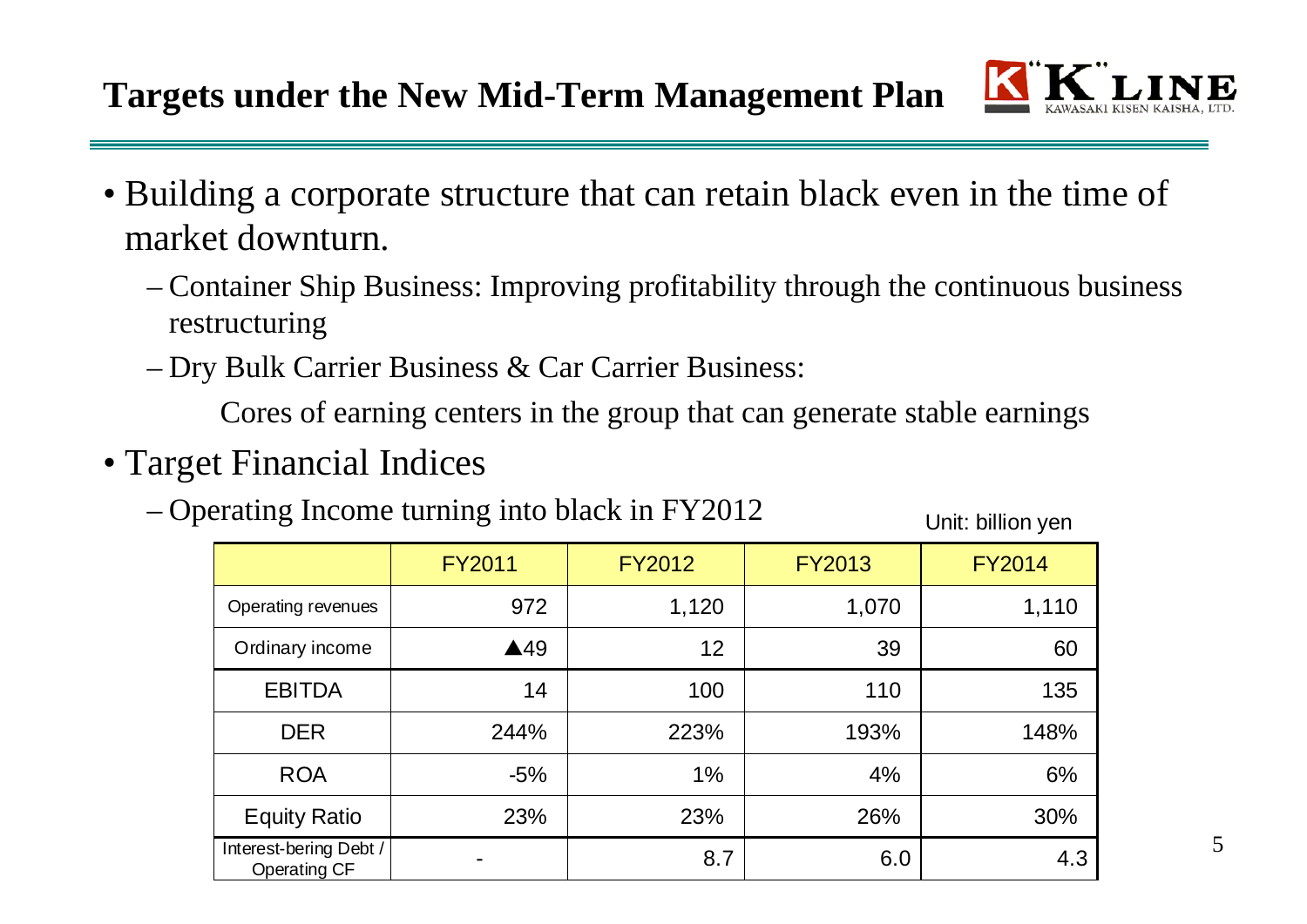

- 1. Implement sweeping cost reductions and report ordinary income in FY2012
- 2. Make structural reform in the containership business
- 3. Expand stable earnings in the dry bulk business and car carrier business
- 4. Generate stable earnings in the energy resource transport business and new businesses
- 5. Strengthen financial standing through limits on investment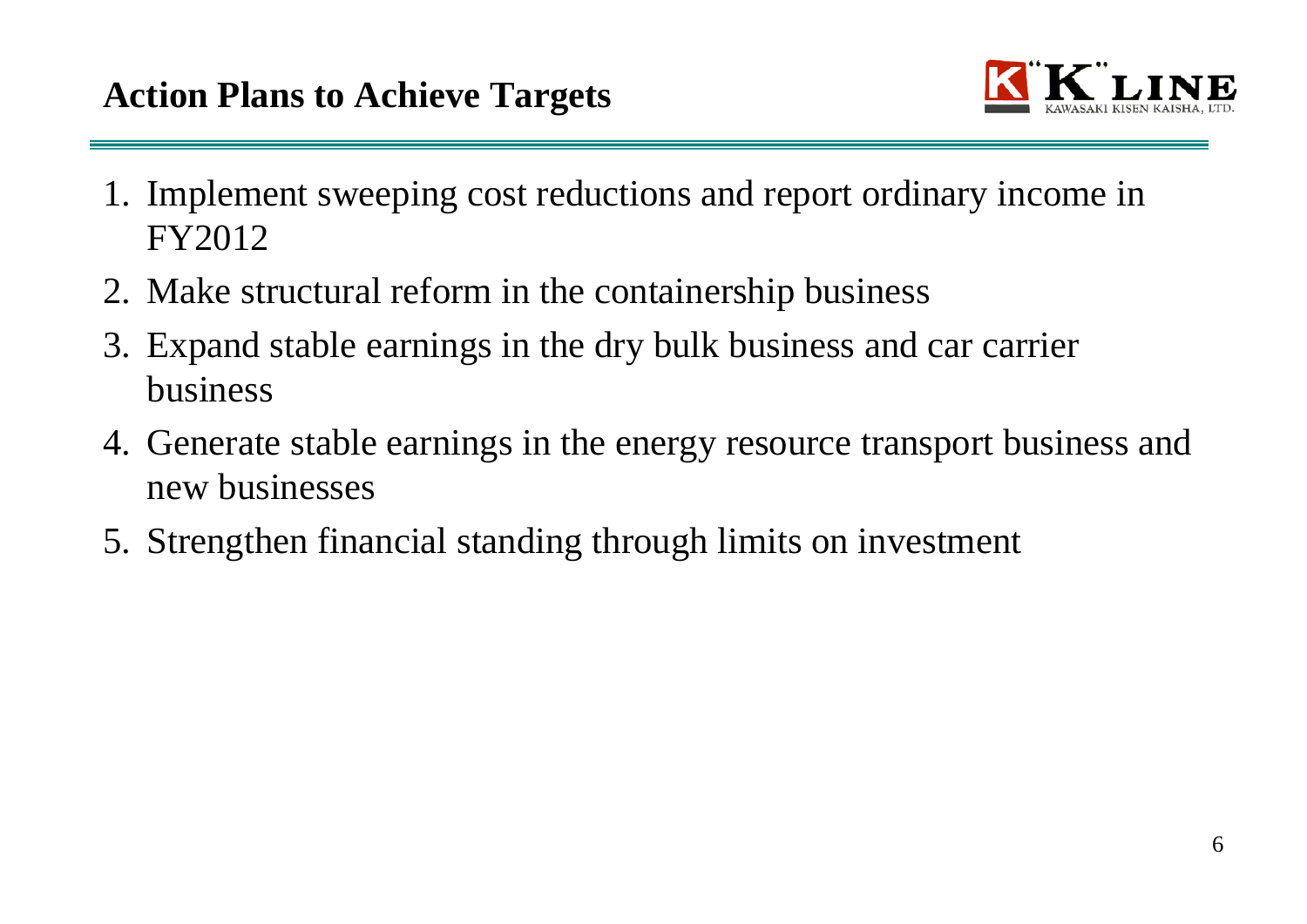## **Achieving "Black" in Ordinary Income in FY2012**



• We will achieve "black" in ordinary income in FY2012 (12 billion yen) by implementation of the cost saving targets under the business restructuring plan, recovery from the damage of natural disaster, and recovery from market downturn.

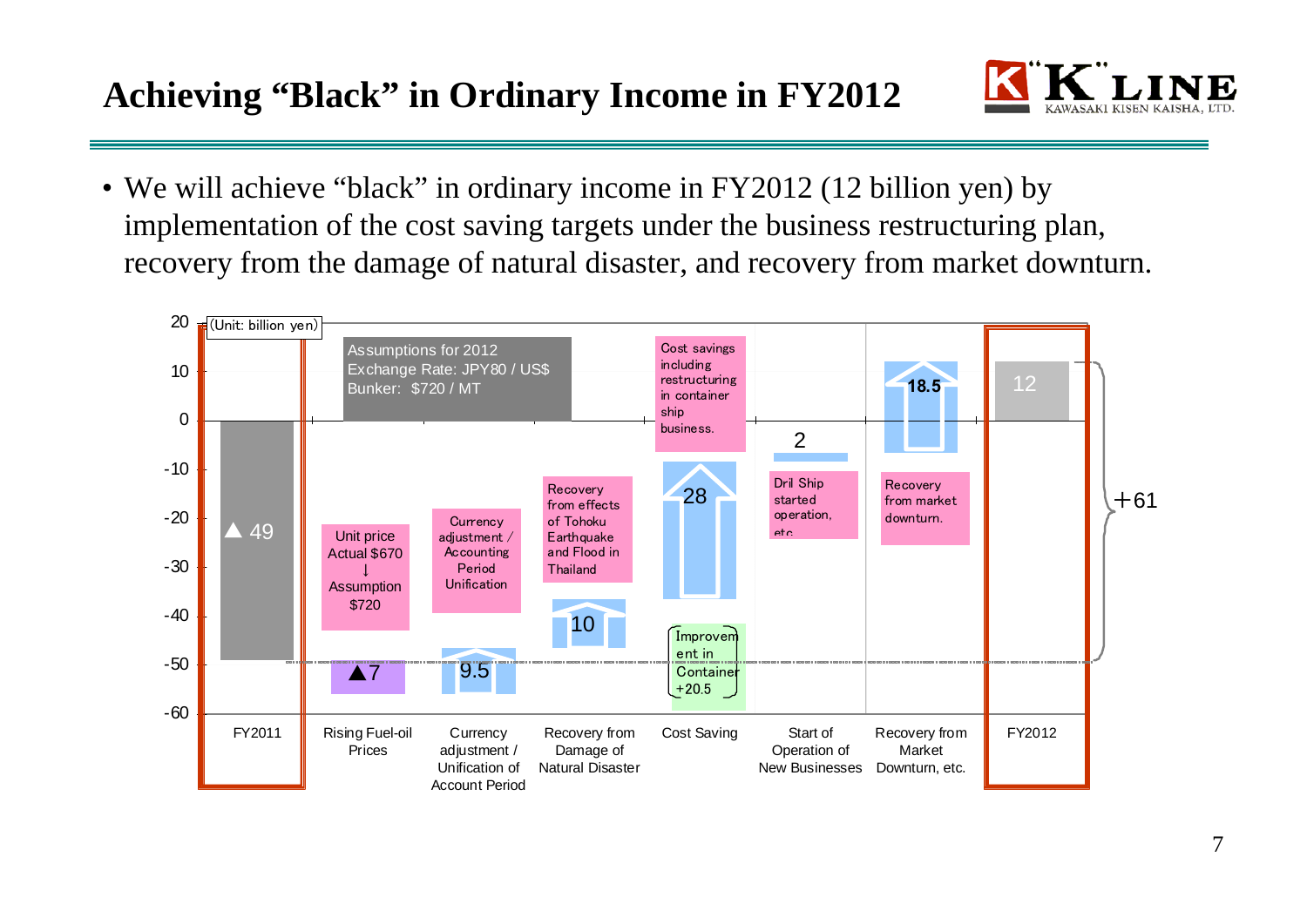

- We saved ¥22 billion in FY2011
- We have set our cost saving target at ¥28 billion in FY2012

(Unit: billion yen)

|                              | <b>Item</b>                                              | FY2011<br>Saved |                         | <b>FY2012 [comparison with the previous fiscal year]</b>                                                                                                                                                                                                                                                                                |  |  |  |
|------------------------------|----------------------------------------------------------|-----------------|-------------------------|-----------------------------------------------------------------------------------------------------------------------------------------------------------------------------------------------------------------------------------------------------------------------------------------------------------------------------------------|--|--|--|
|                              |                                                          | Costs           | <b>Saving</b><br>Target | <b>Items</b>                                                                                                                                                                                                                                                                                                                            |  |  |  |
| Container                    | <b>Business Restructualing</b>                           | 2.8             | 10.5                    | Reduction of unit cost of containers by realignment of service routes to larger size<br>in connection with deployment of new-built large size energy-efficient<br>vessels<br>container ships (3); Withdrawal from loss-making trade routes; Disposal of loss-<br>making vessels (3.5); reduction of fuel cost through slow-steaming (4) |  |  |  |
| <b>Business</b>              | Operational Cost Saving /<br>12.2<br>Earning Improvement |                 | 10                      | Operational cost (cargo charges, port charges, feeder cost, etc.) (4); earning<br>improvement of subsidiary companies (4); selling of owned containers (2)                                                                                                                                                                              |  |  |  |
|                              | Sub Total                                                | 15              | 20.5                    |                                                                                                                                                                                                                                                                                                                                         |  |  |  |
| Non-                         | <b>Operational Cost Saving</b>                           | 5.3             | 2.5                     | Reduction of fuel cost through slow-steaming (0.5); Reduction of operating<br>expenditures, charter hire (2)                                                                                                                                                                                                                            |  |  |  |
| Container<br><b>Business</b> | Cost saving throughout entire<br>"K"Line Group companies | 1.4             | 3.5                     | Reduction of sales cost (1.5); reduction of administration & general expenses (salary<br>& other benefit, equipment cost) (2)                                                                                                                                                                                                           |  |  |  |
|                              | Sub Total                                                | 6.7             | 6                       |                                                                                                                                                                                                                                                                                                                                         |  |  |  |
| <b>Head Office</b>           | Reduction of General &<br><b>Administration Expenses</b> | 0.3             | 1.5                     | Personnel expenses (remuneration for executive officers, bonus payment for<br>employees); other expenses (equipment cost, travel expenses, entertainment cost,<br>etc.)                                                                                                                                                                 |  |  |  |
| Total                        |                                                          | 22              | 28                      |                                                                                                                                                                                                                                                                                                                                         |  |  |  |

• We will continue our cost saving effort in FY2013 and beyond.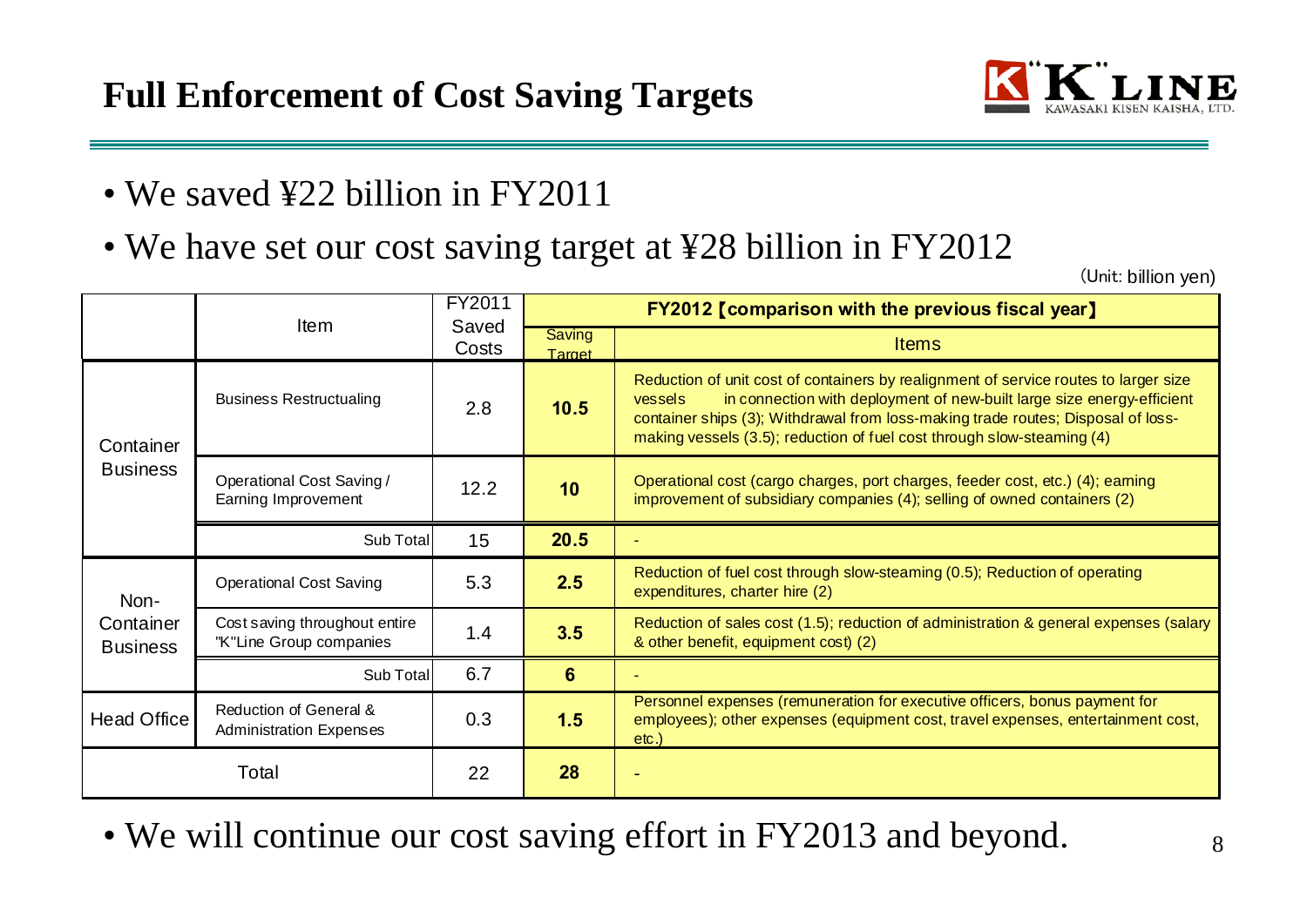

- The Container Ship Business in Our Group
	- – We see the containership business as the growing industry with the continuous demand increase.
	- – Having containership business in our Group, we can provide wide range of shipping services which adds value to our company.
		- Expect synergy effects with our other business fields including the car carrier business and the logistics business
- Business Strategy going forward
	- Sustain the current business scale
	- <u>– Listo Listo Listo Listo Listo Listo Listo Listo Listo Listo Listo Listo Listo Listo Listo Listo Listo Listo </u> Shift to the profit-oriented strategy from the market share-oriented strategy
	- <u>– Listo Listo Listo Listo Listo Listo Listo Listo Listo Listo Listo Listo Listo Listo Listo Listo Listo Listo </u> Conduct business operations that can limit risks of expanding losses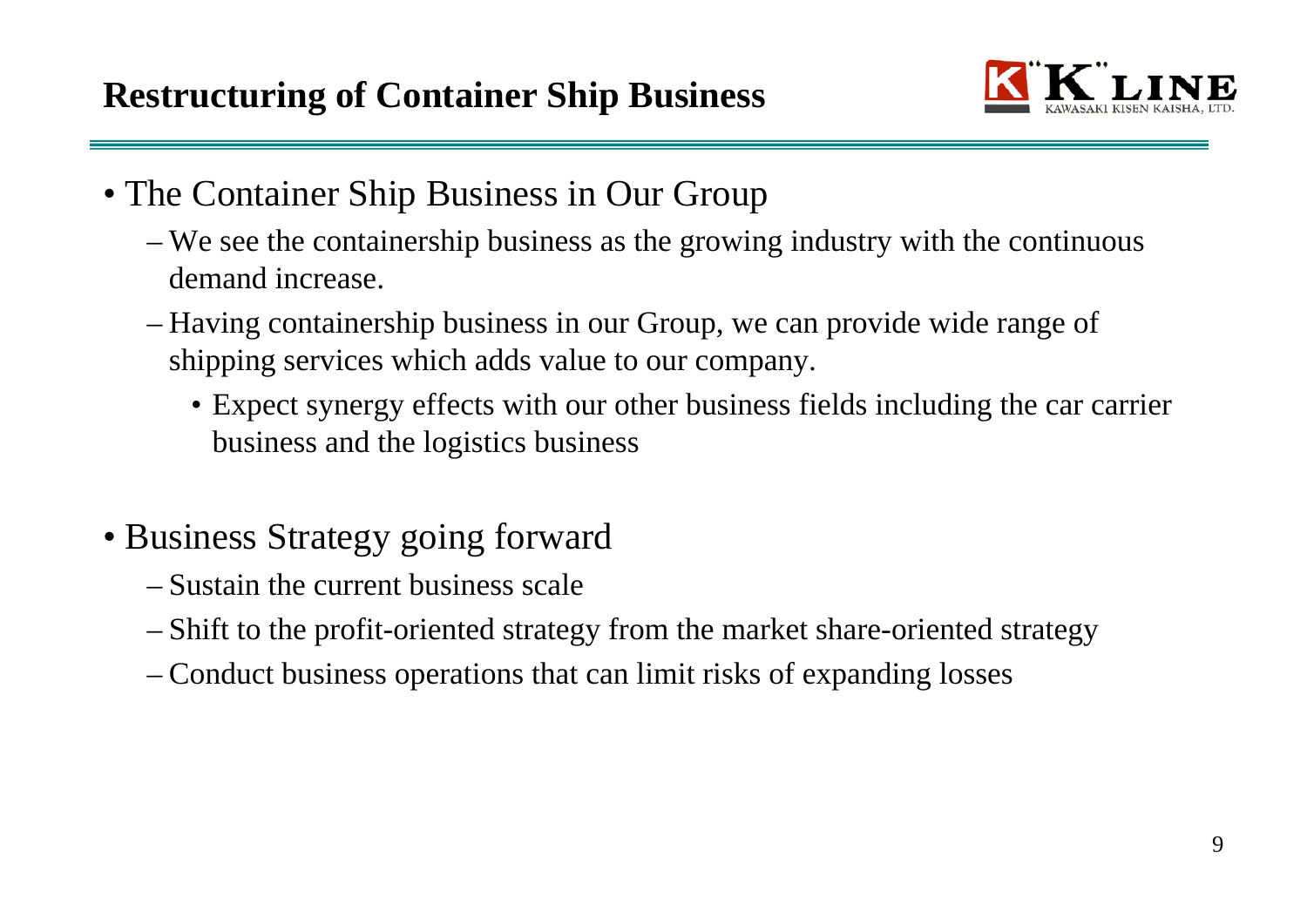

## • Market Outlook

- – In 2012, global containership demand will increase by about 7% compared to the year 2011:
	- Asia-Europe Route 2-3% increase, Asia-North America Route 4-5% increase
- – Supply and demand will remain at the same level until 2014. The market will bottom out in 2014.



(Source: Drewry, Alphaliner, and other, and by K Line's outlook)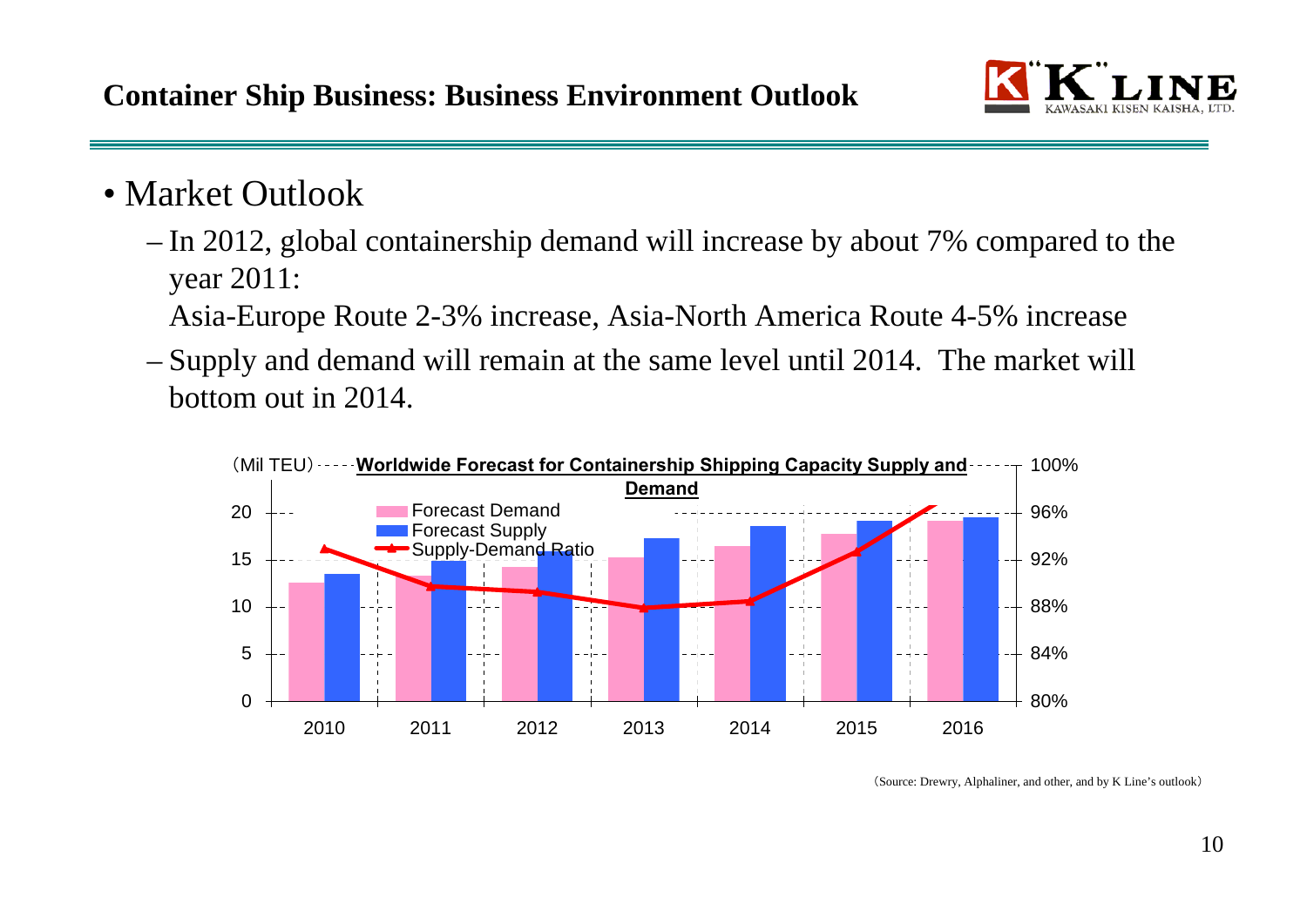

#### • **Large size energy-efficient new buildings / Restructuring of loss-making trade routes**

- Increase number of large size energy-efficient vessels
	- +¥3 billion in ordinary income
		- In 2012, five new energy-efficient 8600TEU vessels will be in operation. Will allocate the new buildings to Europe route, and shift the existing large size fleet to North America route and the North-South route.  $\rightarrow$  Subsequently, operated fleet size for each route will increase. The cost per container will decrease, raising competitiveness.
- Withdrawal from or reduction in trade amounts in loss-making trade routes
	- -+¥3.5billion in net income
		- In FY2012 to 2016, by reducing operations /withdrawing from unprofitable Asia and North-South routes, and by redelivery or disposition of uneconomic vessels to reduce vessel costs and minimize the risks of expanding losses.
- Cost reduction +¥4billion in net income ・Reduction of fuel cost by enlargement of slow steaming measures



|  | <b>Container Business Size</b> | <b>FY2008</b> | FY2011 | FY2012 | FY2013 | FY2014 |
|--|--------------------------------|---------------|--------|--------|--------|--------|
|  | Number of Vessels              | 98            | 79     | 74     |        | 66     |
|  | Space Capacity (mil TEUs)      | 328           | 346    | 367    | 358    | 330    |
|  | Loading Volume (mil TEUs)      | 3.103         | 3.091  | 3.134  | 3.403  | 3.404  |

- **Expand the energy-efficient fleet and reduce the number of vessels through reorganization of routes to raise cost competitiveness**
- **Reduce space capacity to improve filling ratio, and increase high-yield cargoes.**
- **With these measures implemented over 5 years from FY2012 to 2016, become stronger in terms of financial standing to minimize the risks of declining earnings.**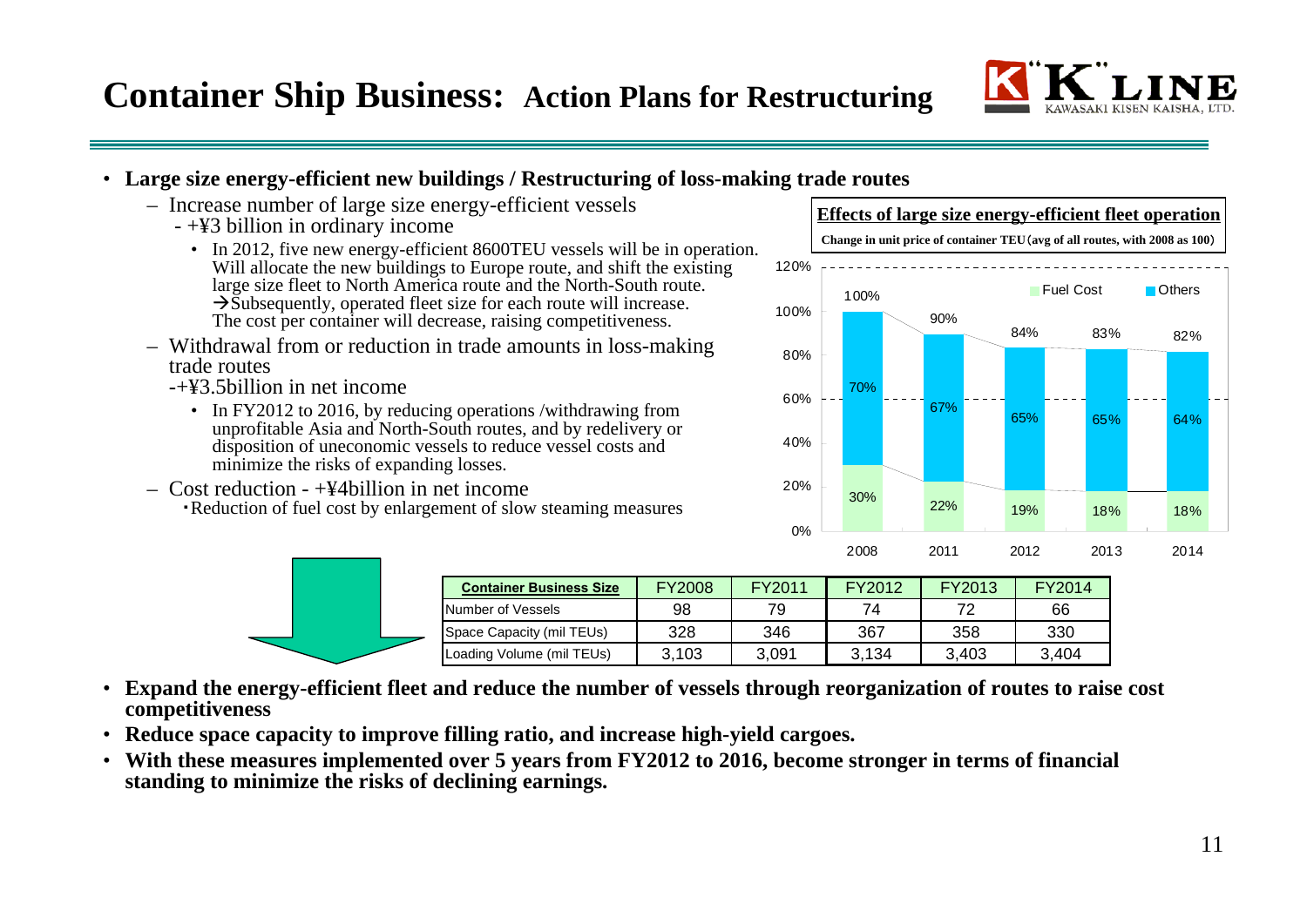

## • Effect of Restructuring: +¥37billion in ordinary income (2012 to 2014, cumulative)

|                                                                                              |      |        |        | (unit: billion yen <i>)</i> |
|----------------------------------------------------------------------------------------------|------|--------|--------|-----------------------------|
| Improvement by Cost Saving (comparison with FY2011) FY2012                                   |      | FY2013 | FY2014 | Total 2011-2014             |
| Reduction of unit cost of containers by deployment of large<br>size energy-efficient vessels |      |        |        |                             |
| Restructuring of loss-making trade routes                                                    | 3.5I |        | 6.5    |                             |
| Enlargement of slow-steaming measures                                                        |      |        |        |                             |
| Total                                                                                        | 10.5 |        | 14.5II |                             |

## • Effect of business size down

In contrast to the pace of expansion of global fleet scale, "K" Line will limit shipping capacity.

 $=$  Limit the effects of market changes on income

= Maintain high slot utilization and select high-yield freight



Reduce the number of vessels, shift to larger vessels, and raise efficiency to reduce costs per container and maintain the number of TEUs transported = Higher profitability

(Vessels) Forecast of Number of Container Ships and Loading Volume – (1,000 TEUs) 79 74 72<sup>2</sup> 66 3,091 3,134 3,403 3,404  $\Omega$ 20 4060 80 100 120 2011 2012 2013 20142014 5001,000 1,500 2,000 2,500 3,000 3,500 Number of Vessel (left axis)  $\rightarrow$  Loading Volume (right axis)

(unit: billion yen)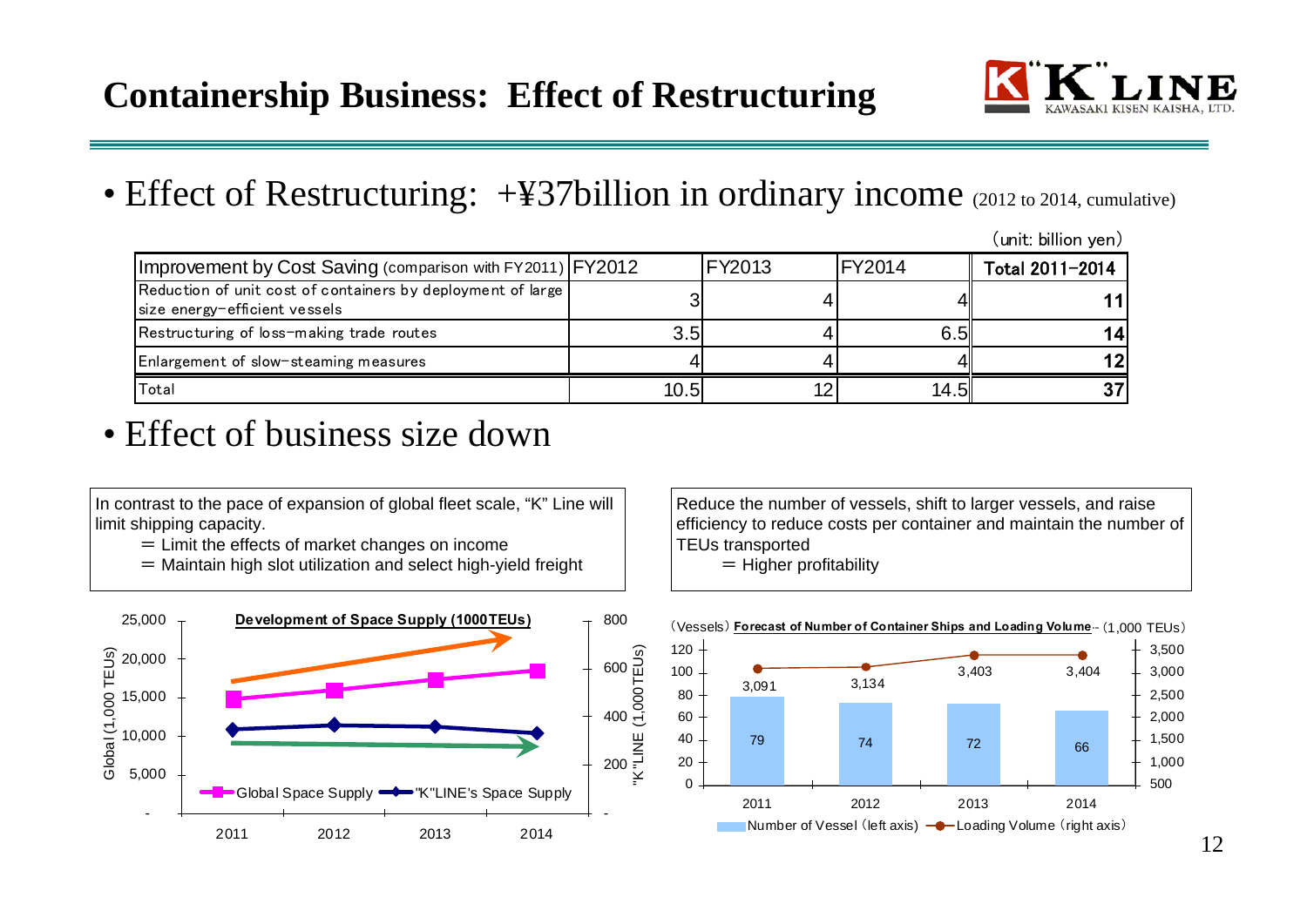### **Dry Bulk Carrier Business: Business Environment Outlook**



- Number of deliveries of new-building vessels reached its peak in 2011, and will gradually decrease.
- Market will recover from 2H of FY2012.



MIL DWT (Tonnage Volume at Year End)

VILL DVVT (Tonnage Volume at Year End)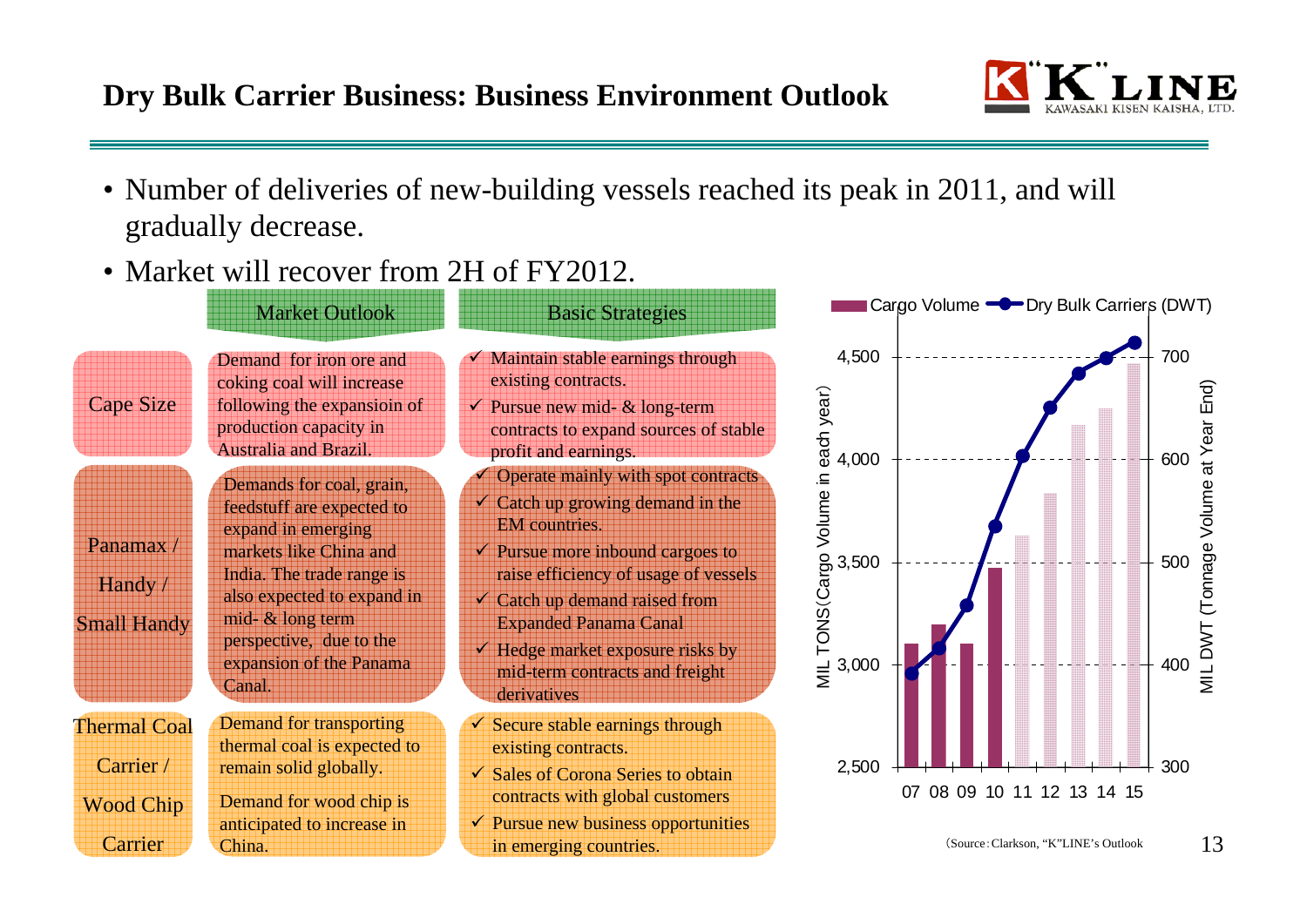

- Sources of Stable Profit & Earning
	- Enlarge business scale and fleet size while maintaining current level of ratio of cargoes under long-term contract being around 80%; and keep the business less susceptible and sensitive to the market fluctuations.
		- Stabilize existing business basis
			- ・・・Secure and maintain existing contracts and customers (domestic & global)
		- Expand business basis
			- ・・・Launch new businesses in overseas, and increase trade volume through long-term contracts with new customers from both domestic and overseas particularly emerging market countries.
- Fleet Policy

Target: 300 vessels (end of FY2016) from 236 vessels (end of FY2011)

- However, this is not a target that we need to achieve at any cost.
- Fleet expansion is made through combination of building new vessels at low price, and chartering from our amicable ship owners; both on condition that these vessels are associated with long-term contract which will generate stable profit and earnings.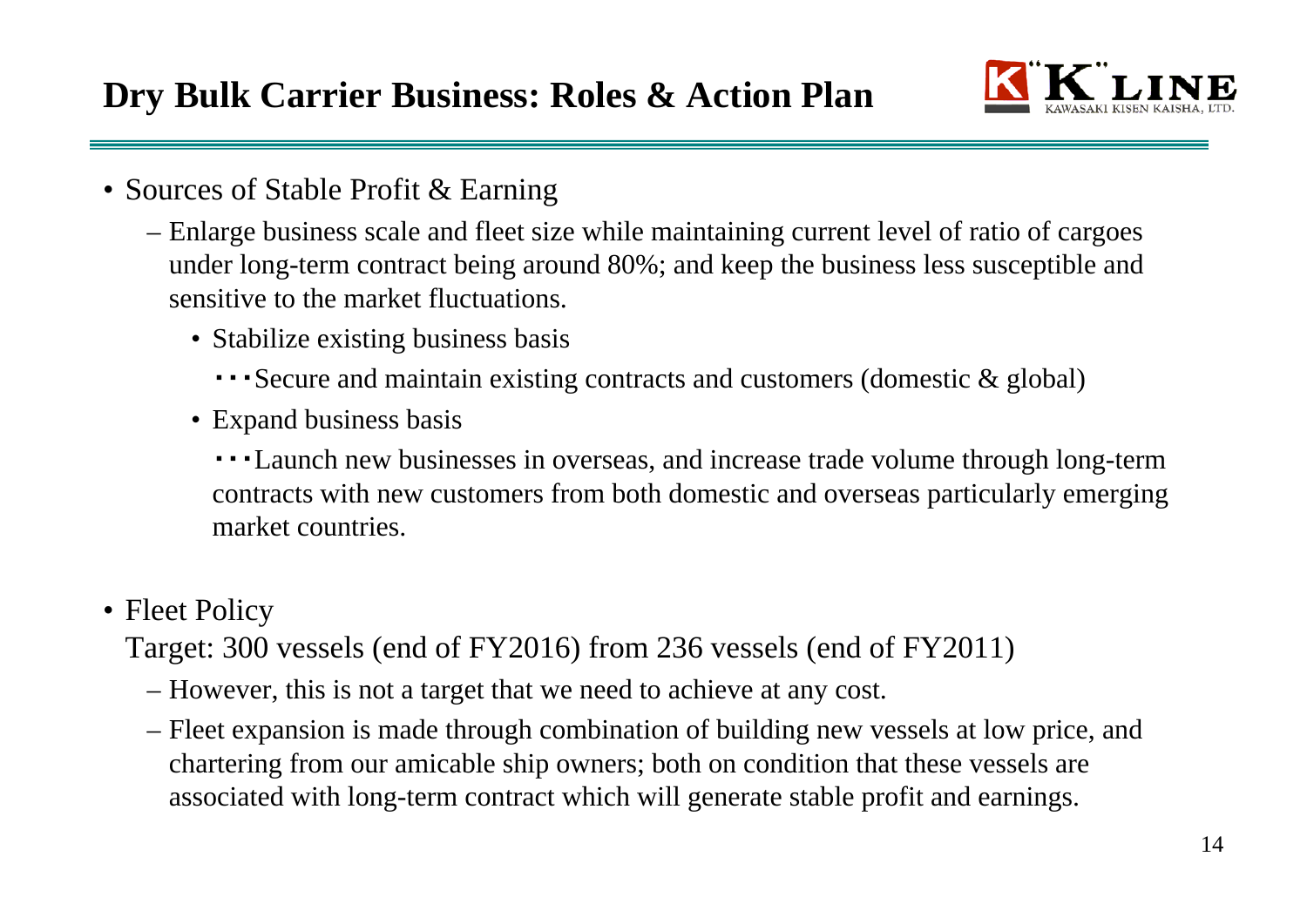# **Car Carrier Business**

- Business Environment
	- Steady growth in sales of complete cars particularly in the emerging countries
	- The supply & demand environment will remain firm: Expect diversification of trade patterns - Increasing trade demand by emerging countries, increasing offshore trades due 1,900 to shifting of production bases overseas
	- In FY2012, effects from the 2011 Great East Japan Earthquake in Japan and the flood in Thailand will be eliminated. A recovery and<sub>1,500</sub> increase in shipment volume is expected
- Action Plans
	- Address the following issues with a focus on measures for complete cars exports from Japan

#### **Action Plans toward Changing Market Environment**

| Trade Route                      | <b>Requirements</b>                                                                                                                                                                                                                                     | Our Plans                                                                                                                                               |
|----------------------------------|---------------------------------------------------------------------------------------------------------------------------------------------------------------------------------------------------------------------------------------------------------|---------------------------------------------------------------------------------------------------------------------------------------------------------|
| <b>Offshore</b>                  | Dealing with diversification of trade patterns. Sihfting of<br>production bases to the EM countries such as Thailand, India,<br><b>Trade Service</b> Mexico, etc., creats more demand for offshore trade between<br>the EM countries and global market. | - Improvement of profitability and efficiency of vessel employment<br>through restructuring of our trade routs.<br>- More effort on freight restoration |
| <b>Inbound</b><br><b>Service</b> | - Pursuit of rapidly increasing inbound cargoes<br>from Europe and North America to China and Asia                                                                                                                                                      | - Filling vacant spaces with more inbound cargoes                                                                                                       |

#### Develoment of New Business Model and Enlargement of Business Base

| <b>Propelled</b><br>and mining machines, and non self-propelled vehicles to resource-<br>- Utilising our sales network of container ship and heavy lifter business<br><b>Vehicles</b><br><b>Trich countries.</b><br>$\blacksquare$ Improve our vessel line-ups to suit non self-propelled vehicles. | Non Self-       | $\blacksquare$ Dealing with the growing demand for the shipping of construction $\blacksquare$ Inauguration of a specialised sales team |  |
|-----------------------------------------------------------------------------------------------------------------------------------------------------------------------------------------------------------------------------------------------------------------------------------------------------|-----------------|-----------------------------------------------------------------------------------------------------------------------------------------|--|
|                                                                                                                                                                                                                                                                                                     |                 |                                                                                                                                         |  |
|                                                                                                                                                                                                                                                                                                     |                 |                                                                                                                                         |  |
|                                                                                                                                                                                                                                                                                                     | <b>Business</b> | $\vert$ - Shipping more cargoes other than complete cars.                                                                               |  |



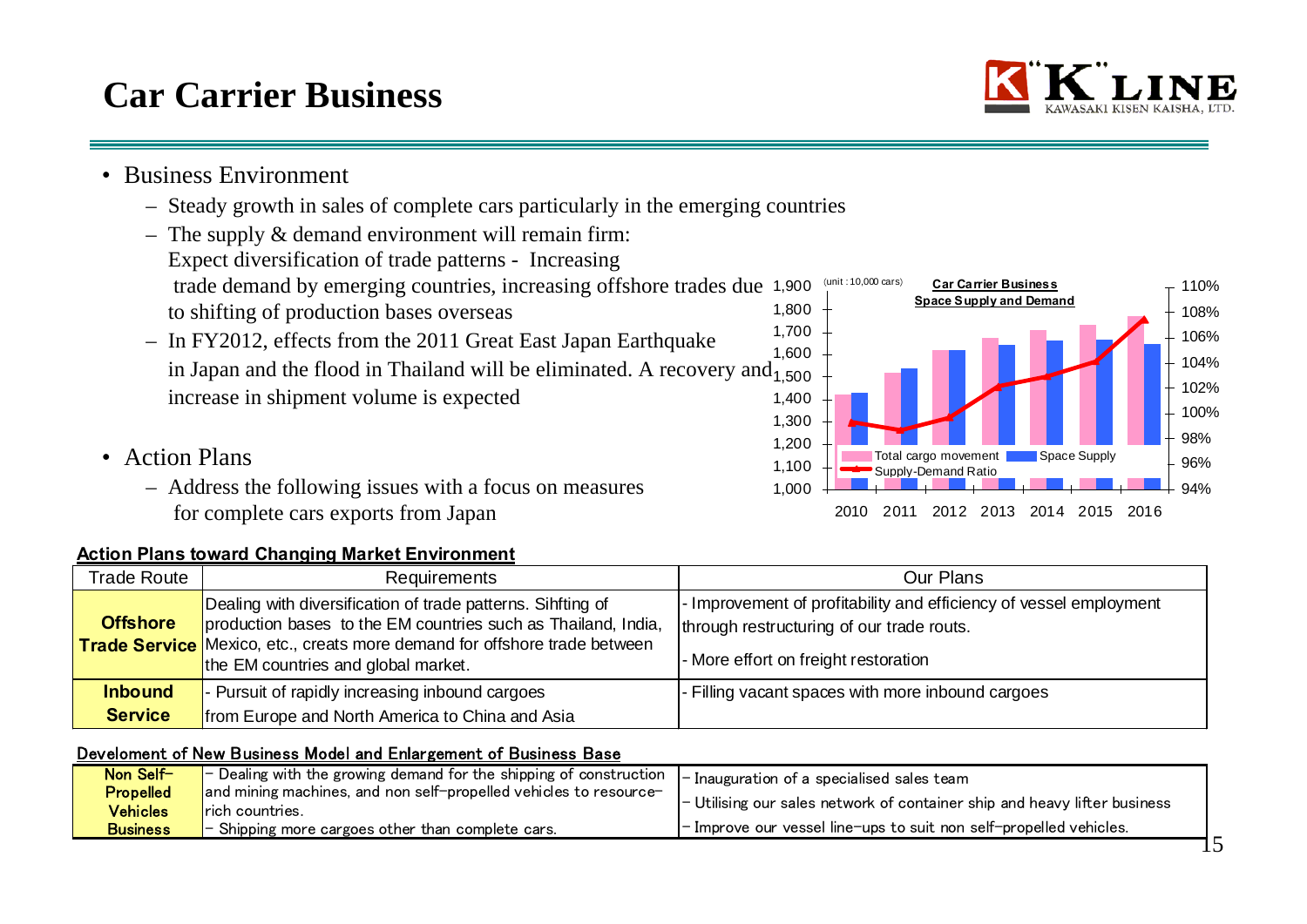

16

## • **Continue measures to secure stable earnings**

| <b>LNG Tankers</b> | <b>Business</b><br>Environment | - Strong spot market thanks to undersupply of tonnage whereas the global demand for LNG is ever-growing.<br>- Tonnage syupply by speculative orders recently made are expected to be absorbed into far more growing demand.                                                                                                                                                                                                                                               |
|--------------------|--------------------------------|---------------------------------------------------------------------------------------------------------------------------------------------------------------------------------------------------------------------------------------------------------------------------------------------------------------------------------------------------------------------------------------------------------------------------------------------------------------------------|
|                    | Activities                     | - Ensuring stable profit in long & mid-term range through stable and maximised utilization of vessels under long & mid-term<br>contracts.<br>- Pursuing new business opportunities with domestic utilities, and global oil & gas majors.                                                                                                                                                                                                                                  |
| Oil Tankers        | <b>Business</b><br>Environment | - It is expected to take some more time that supply-demand relations restores its normal level in spite of the positive prospect on<br>growing demand of oil tankers, because the tonnage supply is far more strong than demand in 2012.<br>$-$ For chemical & product tankers, the supply-demand relation is expected to be leveled because the ton-miles in one shipment has<br>become prolonged since Middle East & India started exporting products to North America. |
|                    | Activities                     | - VLCC Fleet is engaged in long-term contracts.<br>- We will pursue further optimization of employment of Mid-size tankers. Disposal of loss-making vessels is one option.                                                                                                                                                                                                                                                                                                |

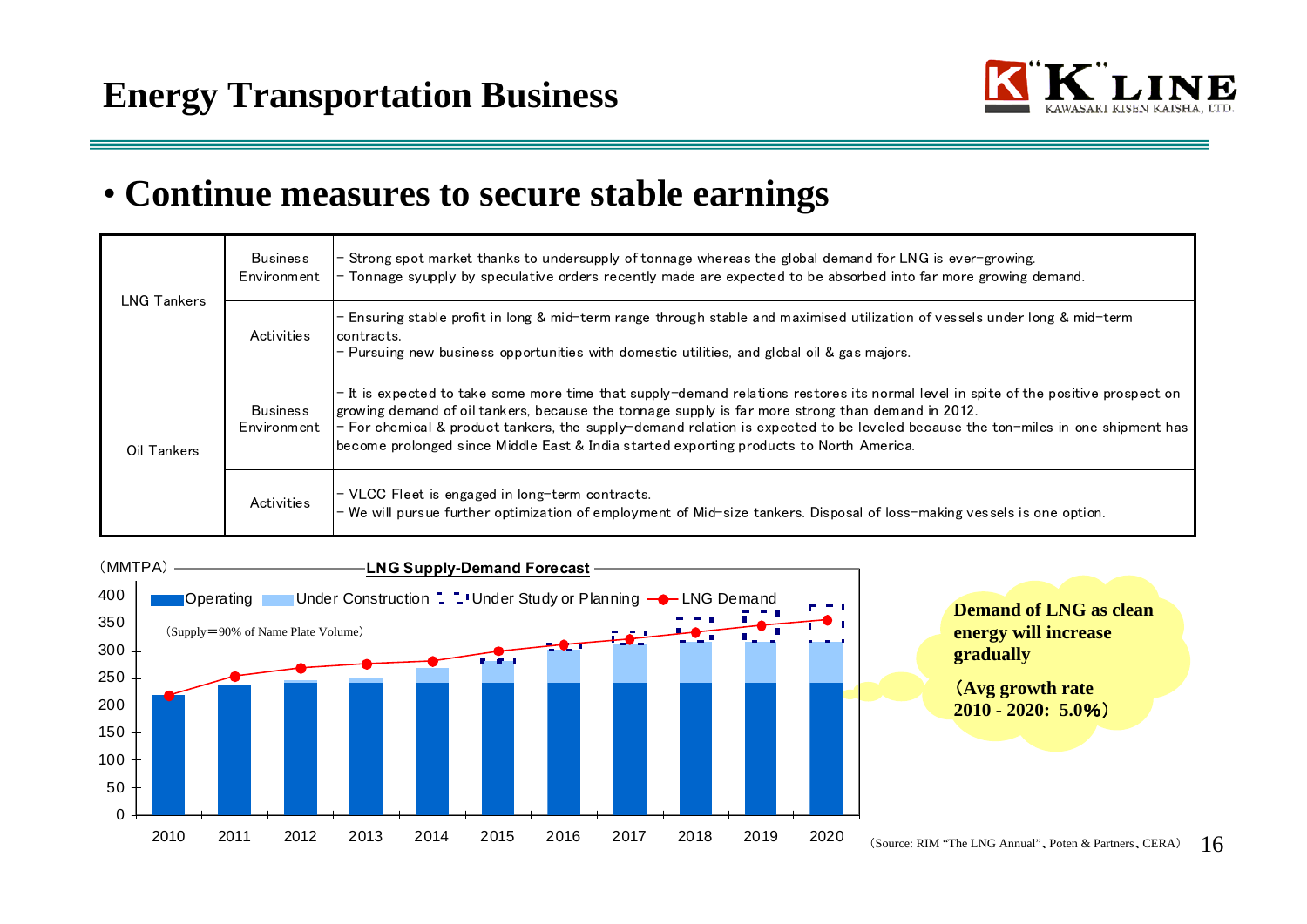

- **Investment in resource development businesses, including offshore development, is expected to increase as a result of increasing resource prices**
	- **Increase from US\$ 400B in 2010 to US\$ 600B in 2013 (forecast by Barclays Capital)**
- **Steady increases are expected in business opportunities for areas in which the "K" Line Group is active, including drill ships, offshore support vessels and heavy lifters**

| Energy                                               | <b>Business</b><br>Environment | More off-shore development projects are expected to start especially in Brazil. In mid- to long-term<br>perspective, we pursue business opportunities in off-shore development project near/around Japan.                                                                                |
|------------------------------------------------------|--------------------------------|------------------------------------------------------------------------------------------------------------------------------------------------------------------------------------------------------------------------------------------------------------------------------------------|
| Transportation<br><b>Business</b>                    | Activities                     | - One new-build drill ship was delivered in December 2011, and started operation in 2012. The vessel is<br>expected to generate stable profit during her long-term contract.<br>- Investment and participation in new projects will be studied, and decided upon suitable profitability. |
|                                                      | <b>Business</b><br>Environment | Demand for OSVs is expected to increase together with increase of operational ratio of oil rigs and starting<br>of new off-shore E&P projects based upon high crude oil prices.                                                                                                          |
| Offshore<br><b>Support Vessel</b><br><b>Business</b> | Activities                     | - Of 7 vessels of our fleet (5 PSVs & 2 AHTSs), 4 PSVs are in long-term contract with Petrobras and<br>ConocoPhilips.<br>- We will pursue business opportunities of long-term contract for remaing 3 vessels which are in operation<br>under spot contracts.                             |
| <b>Heavy Lifter</b><br><b>Business</b>               | <b>Business</b><br>Environment | - Demand for Heavy Lifters is expected to increase in line with the demand for the shipment of huge<br>volumes of plant cargoes for E&P or other resource development projects to which more investment will be<br>made globally                                                         |
|                                                      | Activities                     | - Pursuit of shipping contract of plant & project cargoes.                                                                                                                                                                                                                               |
|                                                      | <b>Business</b><br>Environment | - The logistics services market is expected to be enlarged in Asia.                                                                                                                                                                                                                      |
| Losistics<br><b>Business</b>                         | Activities                     | - Enforcement of NVOCC business, and Consolidation business.<br>- Building up stable business basis which is endurable even in economic downturn by the enlargement of<br>locally-rooted general logistics service including land transportation.                                        |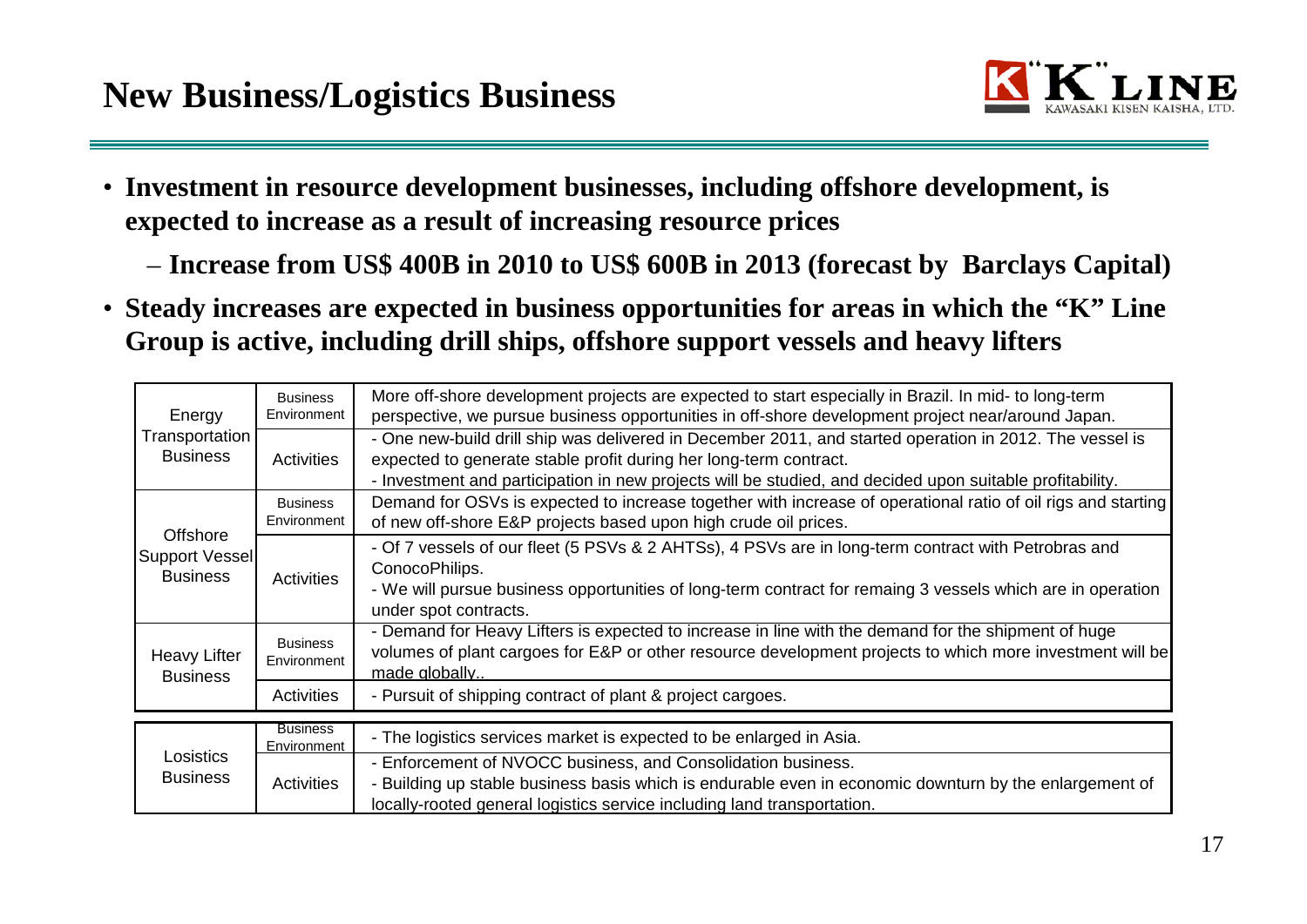## **Summary: Road Map for Restructuring**



|                                                                                                                                                                                                                                         | FY2011              | <b>FY2012</b>                                                                                                                                                                                                                                                                                                 | <b>FY2013</b>                                                                                                                                                                                                                                                                               | <b>FY2014</b>                                                         | FY2015 and beyond      |  |
|-----------------------------------------------------------------------------------------------------------------------------------------------------------------------------------------------------------------------------------------|---------------------|---------------------------------------------------------------------------------------------------------------------------------------------------------------------------------------------------------------------------------------------------------------------------------------------------------------|---------------------------------------------------------------------------------------------------------------------------------------------------------------------------------------------------------------------------------------------------------------------------------------------|-----------------------------------------------------------------------|------------------------|--|
| <b>Container Ship Business</b>                                                                                                                                                                                                          |                     |                                                                                                                                                                                                                                                                                                               |                                                                                                                                                                                                                                                                                             |                                                                       |                        |  |
| <b>Downsize Fleet</b>                                                                                                                                                                                                                   |                     | > Earning improvement effects from energy efficient new                                                                                                                                                                                                                                                       |                                                                                                                                                                                                                                                                                             | $-Busines$ Restructuring – FY2012-16                                  |                        |  |
| <b>Inmrove Profittability</b><br>by deploying large size vessels<br><b>Cost Saving Measures</b>                                                                                                                                         | FY2011: 79 Vessels  | build 8600TEU, thereby reducing cost per container.<br>> Restructure loss-making service routs<br>$\triangleright$ Increase slow steaming<br>$\triangleright$ Full enforcement of cost saving measures                                                                                                        | $\triangleright$ While reducing space capacity by realignment of loss-making service routes<br>and disposal of uneconomic vessels, loading volume will be maintained through<br>large size vessels' service-in and efficient use of fleet.<br>> Restructure business to be more profitable. |                                                                       |                        |  |
|                                                                                                                                                                                                                                         |                     |                                                                                                                                                                                                                                                                                                               |                                                                                                                                                                                                                                                                                             | > Continue cost saving measures. $\boxed{\text{FY2014 : 66 Vessels}}$ | FY2016: 61 Vessels     |  |
| <b>Bry Bulk Carriers Business</b><br>Enlarge Stable & Profittable<br><b>Contracts</b>                                                                                                                                                   | FY2011: 236 Vessels | Expansion of stable earnings through long-term contracts<br>>Maintain existing contracts with domestic and global customers, and increase trade<br>volume with new customers around the world.<br>> Manage market exposure by means of freight derivatives                                                    | <b>Enlarge Stable Earnings</b><br>End 2016: 300 Vessels<br>Increase profitability by deploying energy-efficient vessels, and reduce environmental load.                                                                                                                                     |                                                                       |                        |  |
| <b>Car Carriers Business</b>                                                                                                                                                                                                            |                     |                                                                                                                                                                                                                                                                                                               |                                                                                                                                                                                                                                                                                             |                                                                       |                        |  |
| Improve Eamings in Tri-Partite<br>& Inbound Trade<br>Enlarge Non Self-Propelled<br><b>Vehicles Business</b>                                                                                                                             |                     | Reconstruction of offshore trade<br>Expansion of trade from Europe, N.America, and<br>to China/Asia (inbound services)<br>> Expansion of cargo volume for Non Self-Propelled Vehicles<br>> Inauguration of specialized sales team (April 2012)<br>Improve vessel line-ups to suit non self-propelled vehicles | Increase stable earnings by appropriate<br>fleet allocations<br>Increase profitability by<br>business expansion                                                                                                                                                                             | Continued action                                                      |                        |  |
| <b>Energy Transport Business</b>                                                                                                                                                                                                        |                     |                                                                                                                                                                                                                                                                                                               |                                                                                                                                                                                                                                                                                             |                                                                       |                        |  |
| <b>LNG Tankers</b><br><b>Participate in New Projects</b><br><b>Oil Tankers</b><br><b>Pursue Stable &amp; Profittable</b><br><b>Contracts</b><br><b>OSVs &amp; Heavy Lifters</b><br><b>Stabilise newly-started</b><br>business operation |                     | > Obtain long term contracts mainly of LNG projects of domestic utilities<br>> Maintain/extend existing contract<br>> Disposition of loss making vessels<br>> Participation in offshore development projects                                                                                                  |                                                                                                                                                                                                                                                                                             | Stabilizing profit                                                    | Enlarge stable earings |  |
| <b>Other Business</b><br><b>Logistics Business</b>                                                                                                                                                                                      |                     | > Seek for opportunities in enlarging logistics market in Asia<br>> Enlargement of local-rooted logistics services including<br>land transportation                                                                                                                                                           | Build up stable business basis                                                                                                                                                                                                                                                              |                                                                       | Continued action<br>18 |  |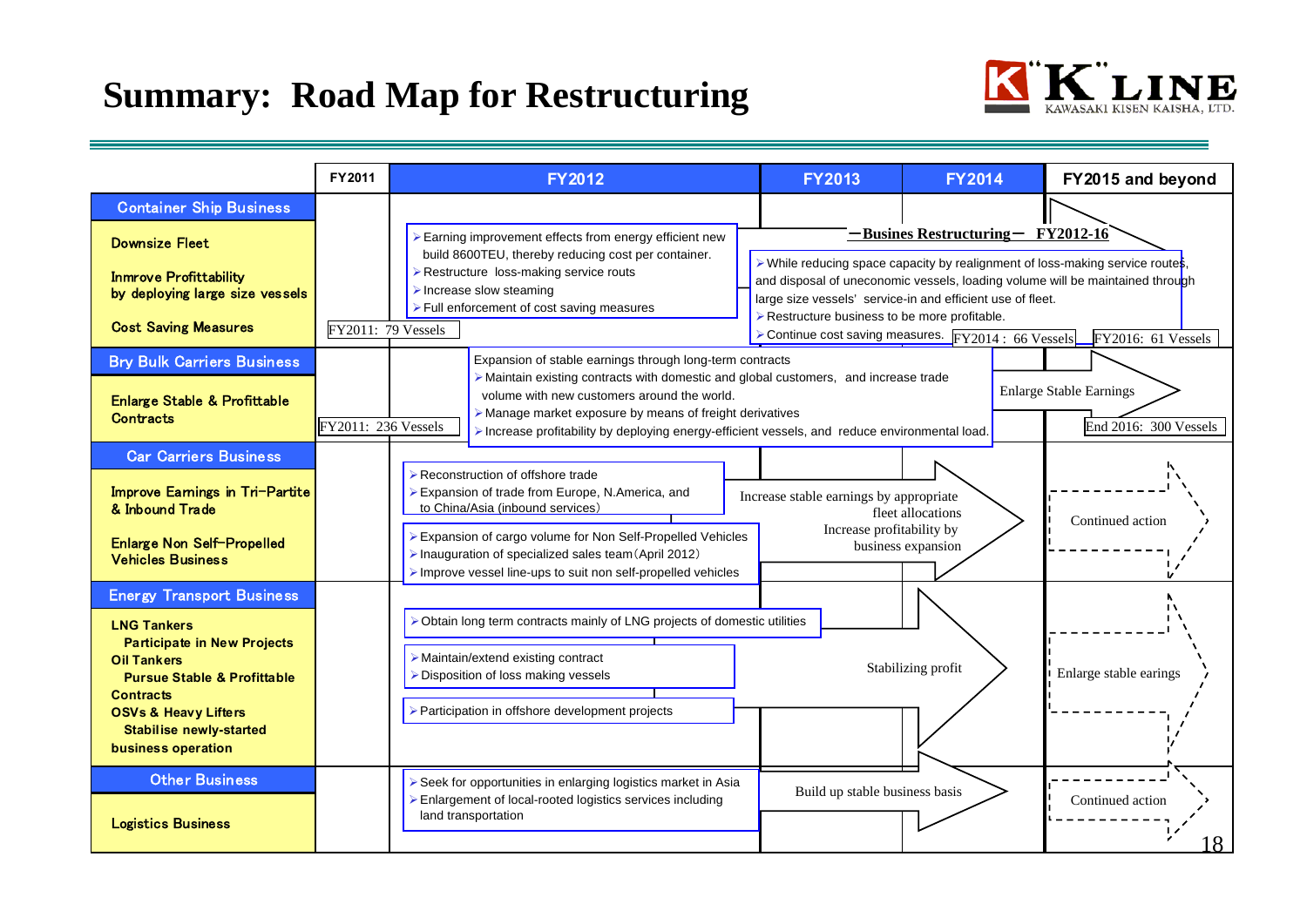

- **Starting in FY2012, limit the investment level to ¥50 billion**
	- **By limiting investment, cash flows will be improved, interest-bearing debt reduced, and financial standing reinforced**
	- **Investment targets will be carefully selected in areas of stable earnings and high earning FY2011 FY2012 FY2013 FY2014**

| ngs                                                         | <b>FY2011</b> | <b>FY2012</b>       | <b>FY2013</b> | <u>FY2014</u> |
|-------------------------------------------------------------|---------------|---------------------|---------------|---------------|
| <b>Investment CF (billion yen)</b>                          | 83            | 50                  | 50            | 50            |
| <b>Previous Mid-Term</b><br>Management Plan (Apr. 2011)     | 95            | 80                  | 65            |               |
| <b>Difference from Previous</b><br>Mid-Term Management Plan | ▲ 12          | $\blacktriangle$ 30 | ▲ 15          |               |

|                                       |                                    |                                                 |                                    |                                    |                                    | (unit: vessels)                    |                                                 |
|---------------------------------------|------------------------------------|-------------------------------------------------|------------------------------------|------------------------------------|------------------------------------|------------------------------------|-------------------------------------------------|
| <b>Fleet Size Development</b>         | <b>FY2011</b><br><b>Deliveries</b> | Nbr of<br><b>Vessels at</b><br>end of<br>FY2011 | <b>FY2012</b><br><b>Deliveries</b> | <b>FY2013</b><br><b>Deliveries</b> | <b>FY2014</b><br><b>Deliveries</b> | FY2012-FY2014<br><b>Deliveries</b> | Nbr of<br><b>Vessels at</b><br>end of<br>FY2014 |
| Container Ship Business               | 6                                  | 80                                              |                                    | 0                                  | 0                                  |                                    | 66                                              |
| Dry Bulk Carrier Business             | 34                                 | 236                                             | 23                                 | 25                                 | 11                                 | 59                                 | 279                                             |
| <b>ICar Carrier Business</b>          | 6                                  | 97                                              | $\mathbf{2}$                       | $\mathbf 0$                        | 0                                  |                                    | 93                                              |
| <b>Energy Transportation Business</b> | 5                                  | 77                                              |                                    |                                    |                                    |                                    | 77                                              |
| Heavy Lifer / Others                  |                                    | 68                                              |                                    | 0                                  | 0                                  |                                    | 69                                              |
| Total                                 | 52                                 | 558                                             | 33                                 | 26                                 | 12                                 | 71                                 | 584                                             |

(Showing vessels whose investment is decided only)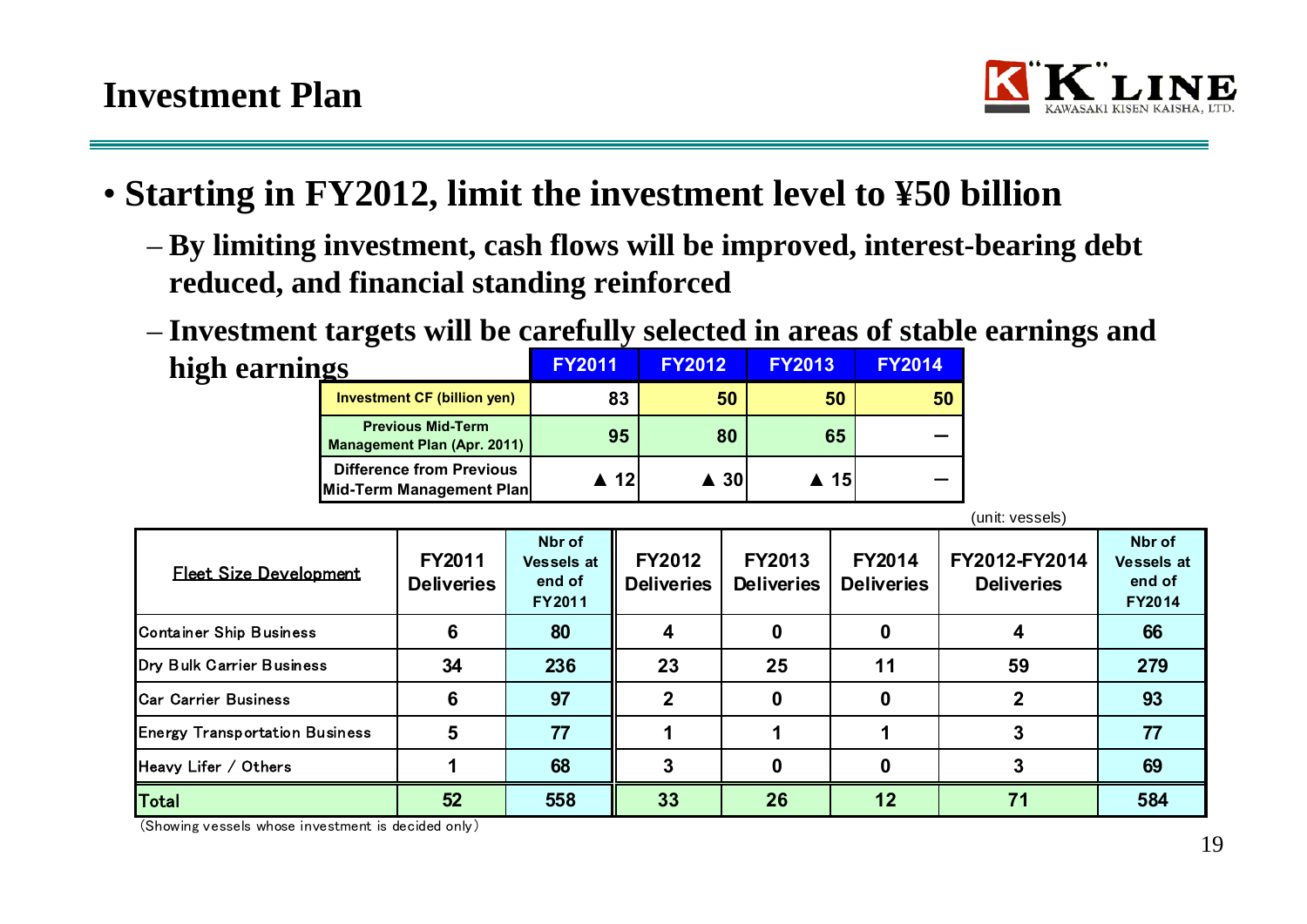## **Income Projections**



|                        |                         | <b>Unit</b>   | <b>FY2011</b>      | <b>FY2012</b>      | <b>FY2013</b>  | <b>FY2014</b>      |
|------------------------|-------------------------|---------------|--------------------|--------------------|----------------|--------------------|
|                        | Operating revenues      | (billion yen) | 396                | 460                | 460            | 460                |
| <b>Container Ships</b> | Ordinary income or loss | (billion yen) | $\triangle 42$     | $\blacktriangle$ 3 | 10             | 15                 |
| Non-Container          | Operating revenues      | (billion yen) | 464                | 530                | 500            | 520                |
| <b>Ships</b>           | Ordinary income or loss | (billion yen) | $\blacktriangle 9$ | 12                 | 26             | 42                 |
|                        | Operating revenues      | (billion yen) | 113                | 130                | 110            | 130                |
| Others                 | Ordinary income or loss | (billion yen) | $\overline{7}$     | $\overline{7}$     | 6              | $\overline{7}$     |
| Adjustment and         | Operating revenues      | (billion yen) | $\overline{0}$     | $\overline{0}$     | $\overline{0}$ | $\overline{0}$     |
| Eliminations           | Ordinary income or loss | (billion yen) | $\triangle 5$      | $\blacktriangle 4$ | $\triangle 3$  | $\blacktriangle$ 4 |
|                        | Operating revenues      | (billion yen) | 972                | 1,120              | 1,070          | 1,110              |
| Total                  | Ordinary income or loss | (billion yen) | $\triangle$ 49     | 12                 | 39             | 60                 |
|                        | Exchange rate           | (Y/US\$)      | 79                 | 80                 | 80             | 80                 |
|                        |                         |               | 672                | 720                | 650            |                    |
|                        | <b>Bunker Price</b>     | (US\$/MT)     |                    |                    |                | 650                |
| Assumptions            | T/C Average             |               |                    |                    |                |                    |
|                        | <b>CAPE</b>             | (US\$/Day)    | 15,350             | 18,750             | 23,000         | 25,000             |
|                        | <b>PMAX</b>             | (US\$/Day)    | 12,325             | 13,500             | 17,000         | 20,000             |
|                        | <b>HMAX</b>             | (US\$/Day)    | 13,225             | 13,500             | 15,000         | 18,000             |
|                        | Small                   | (US\$/Day)    | 10,075             | 10,750             | 12,000         | 14,000             |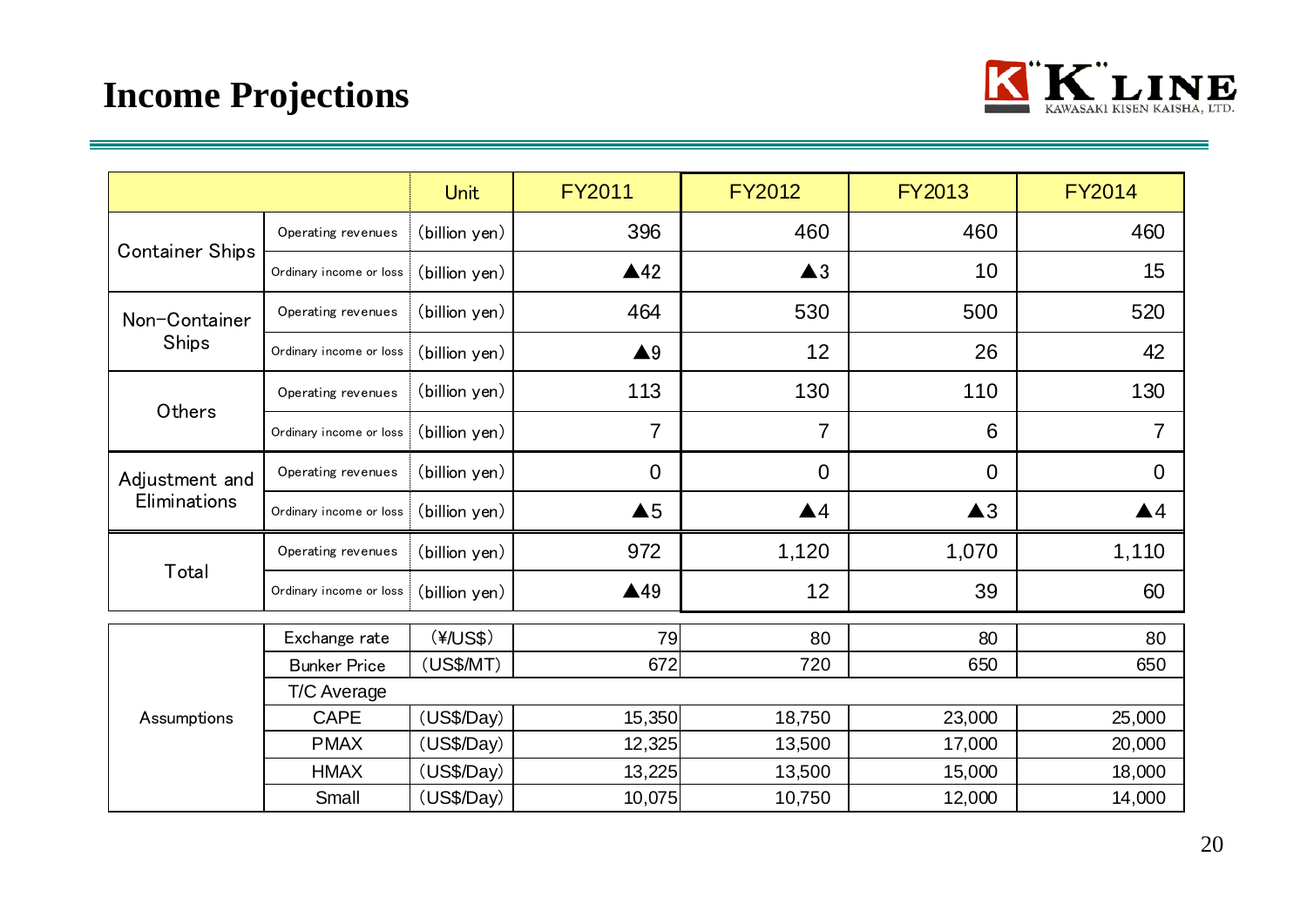## **Financial Indices**



and the state of the state of

| <b>Item</b>                          | <b>Unit</b>   | <b>FY2011</b>  | <b>FY2012</b>  | <b>FY2013</b>  | <b>FY2014</b>  |
|--------------------------------------|---------------|----------------|----------------|----------------|----------------|
| <b>Operating Revenues</b>            | (billion yen) | 972            | 1,120          | 1,070          | 1,110          |
| <b>Ordinary Profit</b>               | (billion yen) | $\triangle$ 49 | 12             | 39             | 60             |
| <b>Net Profit</b>                    | (billion yen) | $\triangle$ 41 | 11             | 25             | 42             |
| <b>EBITDA</b>                        | (billion yen) | 14             | 100            | 110            | 135            |
| <b>Shareholders' Equity</b>          | (billion yen) | 243            | 260            | 280            | 330            |
| <b>Interest-bearing Debt</b>         | (billion yen) | 593            | 580            | 540            | 490            |
| <b>Operating CF</b>                  | (billion yen) | $\triangle$ 3  | 67             | 90             | 113            |
| <b>Investment CF</b>                 | (billion yen) | $\triangle$ 83 | $\triangle$ 50 | $\triangle$ 50 | $\triangle$ 50 |
| <b>DER</b>                           |               | 244%           | 223%           | 193%           | 148%           |
| <b>ROA</b>                           |               | $-5%$          | 1%             | 4%             | 6%             |
| <b>Equity Ratio</b>                  |               | 23%            | 23%            | 26%            | 30%            |
| Interest-bearing debt / Operating CF | (times)       | $\blacksquare$ | 8.7            | 6.0            | 4.3            |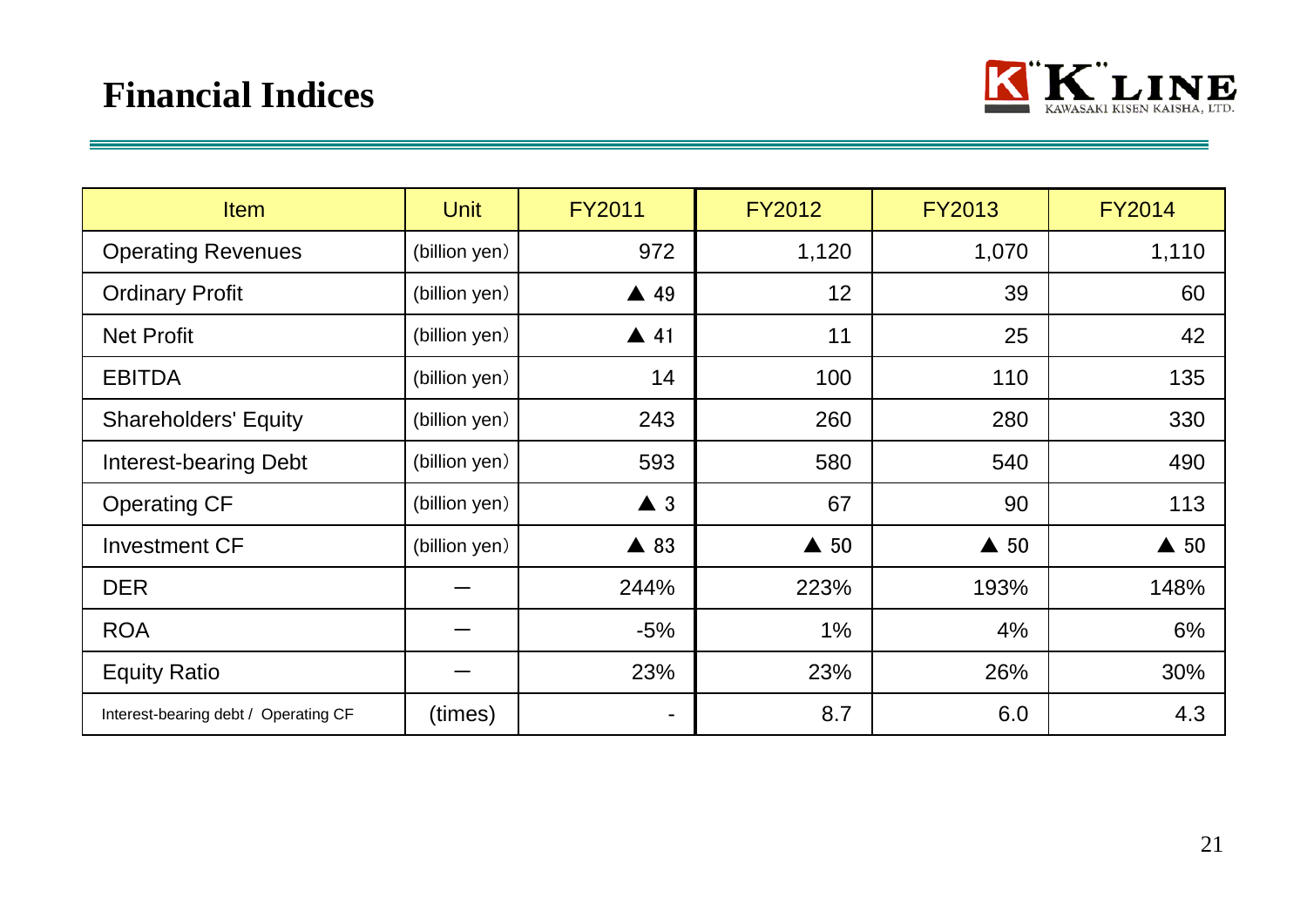

- In aim for achieving the ultimate objective of April 2008 "K"LINE Vision 100, "Synergy for All and Sustainable Growth", we will make efforts to meet our goals of this revised plan with the five fundamental agenda of "K"LINE Vision 100.
- Current three missions:
	- Return to black in FY2012
	- <del>– 2000 2000 2000 2000 2000</del> Building stable earnings structures
	- –Reinforce financial standing
- Current five missions (to be continued)
	- <u>– Listo Listo Listo Listo Listo Listo Listo Listo Listo Listo Listo Listo Listo Listo Listo Listo Listo Listo </u> Activities to promote environmental protection
	- <del>– 2000 2000 2000 2000 2000</del> Established safe ship operation and management structure
	- <u>– Listo Listo Listo Listo Listo Listo Listo Listo Listo Listo Listo Listo Listo Listo Listo Listo Listo Listo </u> Borderless management through the best and strongest organization
	- $\mathcal{L}_{\mathcal{A}}$ Proper allocation of strategic investment and management resources
	- Improvement and strengthening of corporate value and complete risk management